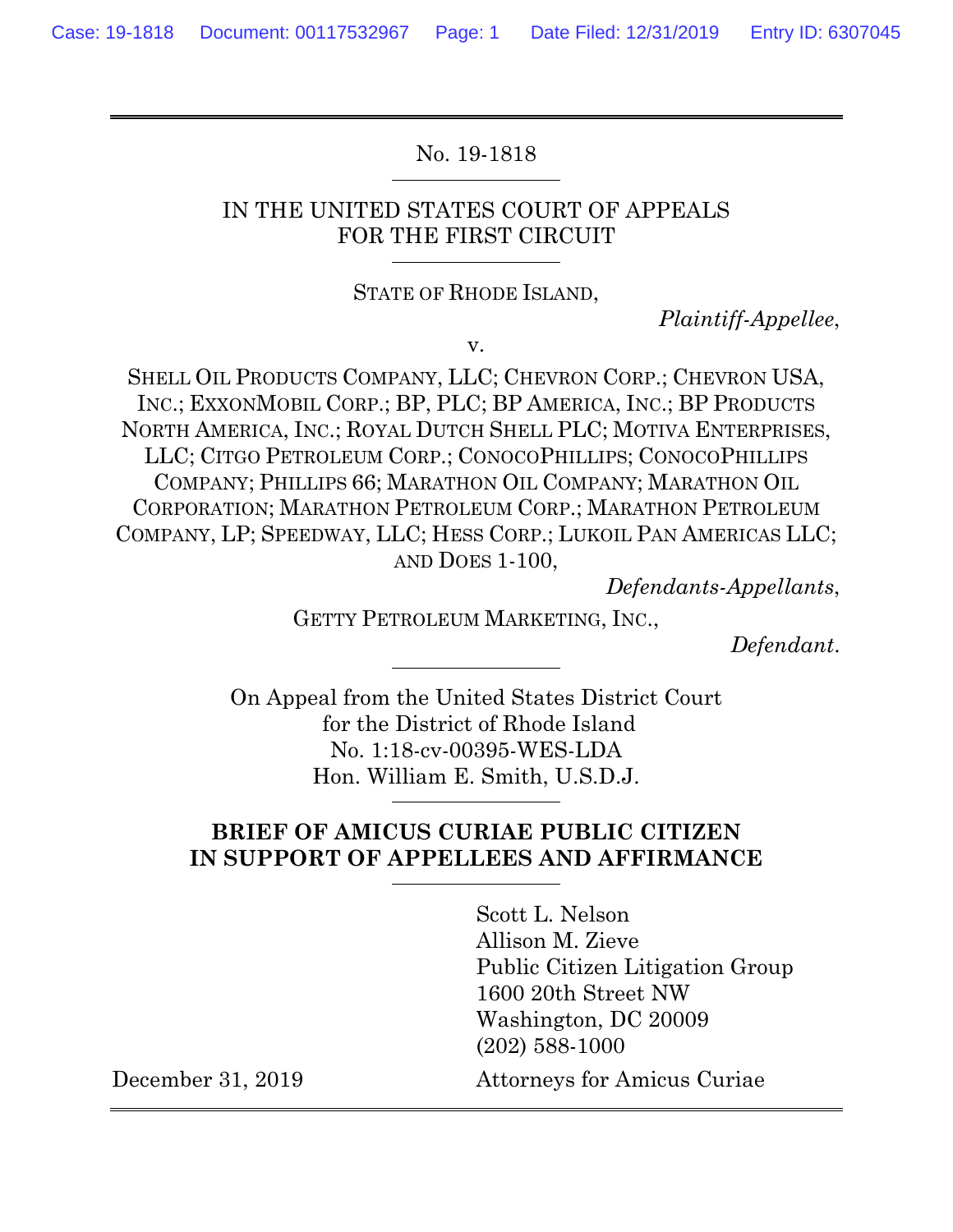# **CORPORATE DISCLOSURE STATEMENT**

Amicus curiae Public Citizen, Inc., is a nonprofit, non-stock corporation. It has no parent corporation, and no publicly traded corporation has an ownership interest in it of any kind.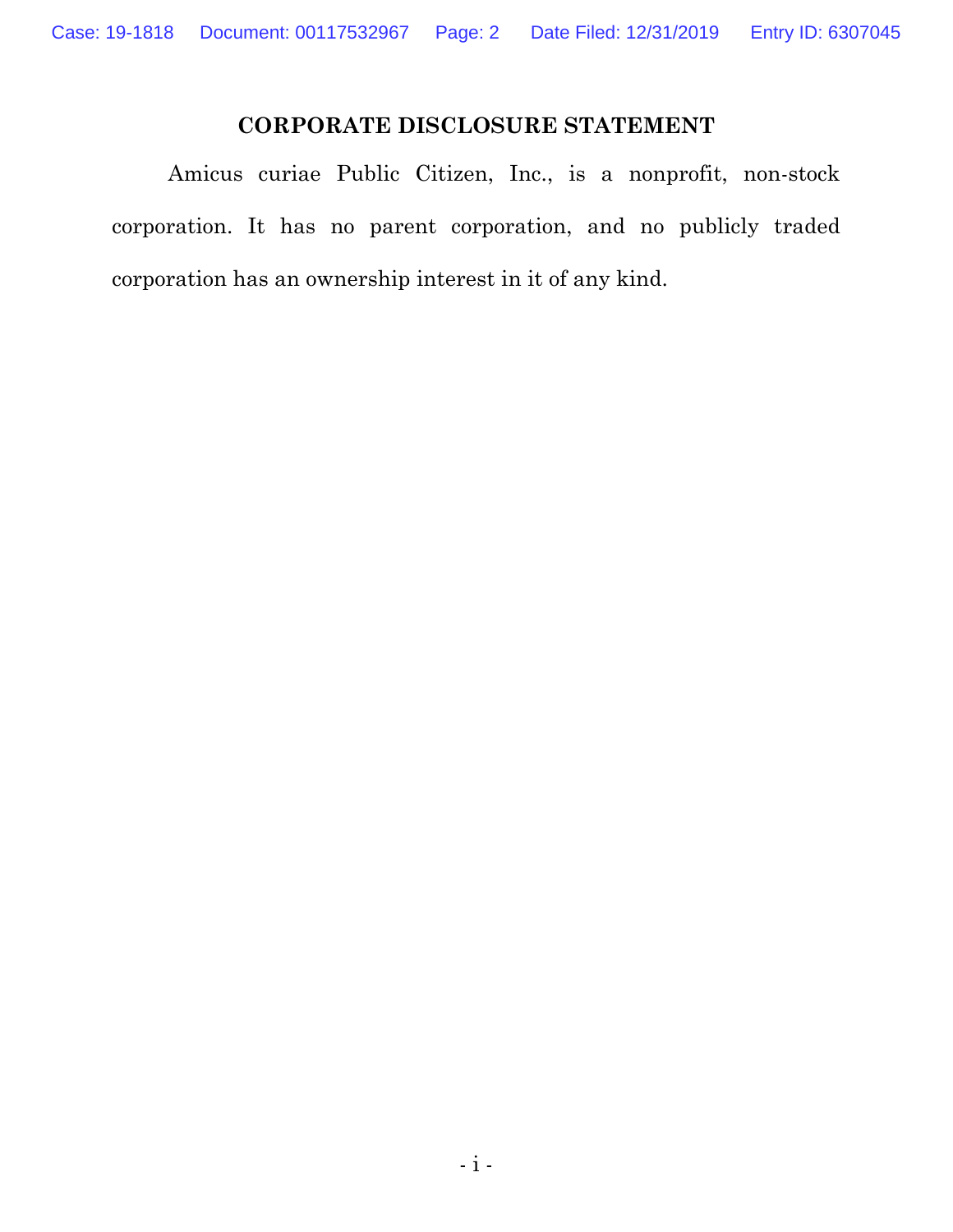# **TABLE OF CONTENTS**

| Ι.  | The federal officer removal statute's application is limited by |                                                                                                                                                                          |  |  |
|-----|-----------------------------------------------------------------|--------------------------------------------------------------------------------------------------------------------------------------------------------------------------|--|--|
| II. | The defendants have not demonstrated that they meet the         |                                                                                                                                                                          |  |  |
|     | $\mathbf{A}$ .                                                  | The contractual relationships that the defendants cite<br>do not bring them within the federal officer removal                                                           |  |  |
|     | <b>B.</b>                                                       | The defendants have not shown the requisite connection<br>between this action and the acts they claim were taken                                                         |  |  |
|     | $C_{\cdot}$                                                     | The oil companies have not attempted to show that they<br>would have a colorable federal defense satisfying the<br>requirements of the federal officer removal statute27 |  |  |
|     |                                                                 |                                                                                                                                                                          |  |  |
|     |                                                                 |                                                                                                                                                                          |  |  |
|     |                                                                 |                                                                                                                                                                          |  |  |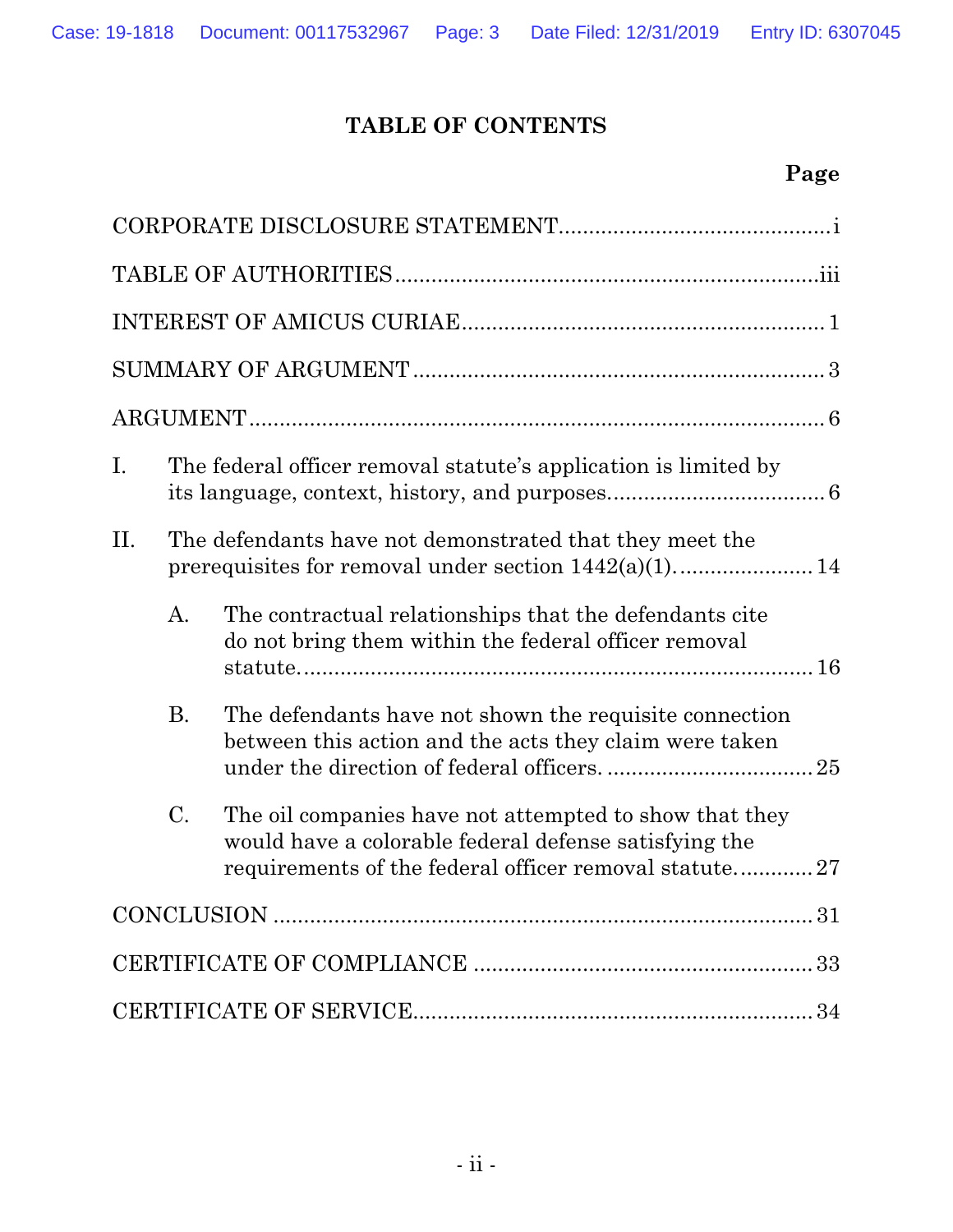# **TABLE OF AUTHORITIES**

| Page(s)<br>Cases                                                                                 |
|--------------------------------------------------------------------------------------------------|
| Am. Policyholders Ins. Co. v. Nyacol Prods., Inc.,                                               |
| Arizona v. Manypenny,                                                                            |
| Bartel v. Alcoa S.S. Co.,                                                                        |
| BIW Deceived v. Local S6, Indus. Union of Marine &<br>Shipbldg. Workers of Am.,                  |
| <i>Boyle v. United Techs. Corp.,</i>                                                             |
| Cabalce v. Thomas E. Blanchard & Assocs., Inc.,                                                  |
| Camacho v. Autoridad de Telefonos de Puerto Rico,                                                |
| Colorado v. Symes,                                                                               |
| DaimlerChrysler Corp. v. Cuno,                                                                   |
| Dart Cherokee Basin Operating Co. v. Owens,                                                      |
| Goncalves by & Through Goncalves v. Rady Children's Hosp. San Diego,                             |
| Holdren v. Buffalo Pumps, Inc.,<br>614 F. Supp. 2d 129 (D. Mass. 2012) 7, 11, 14, 15, 18, 30, 31 |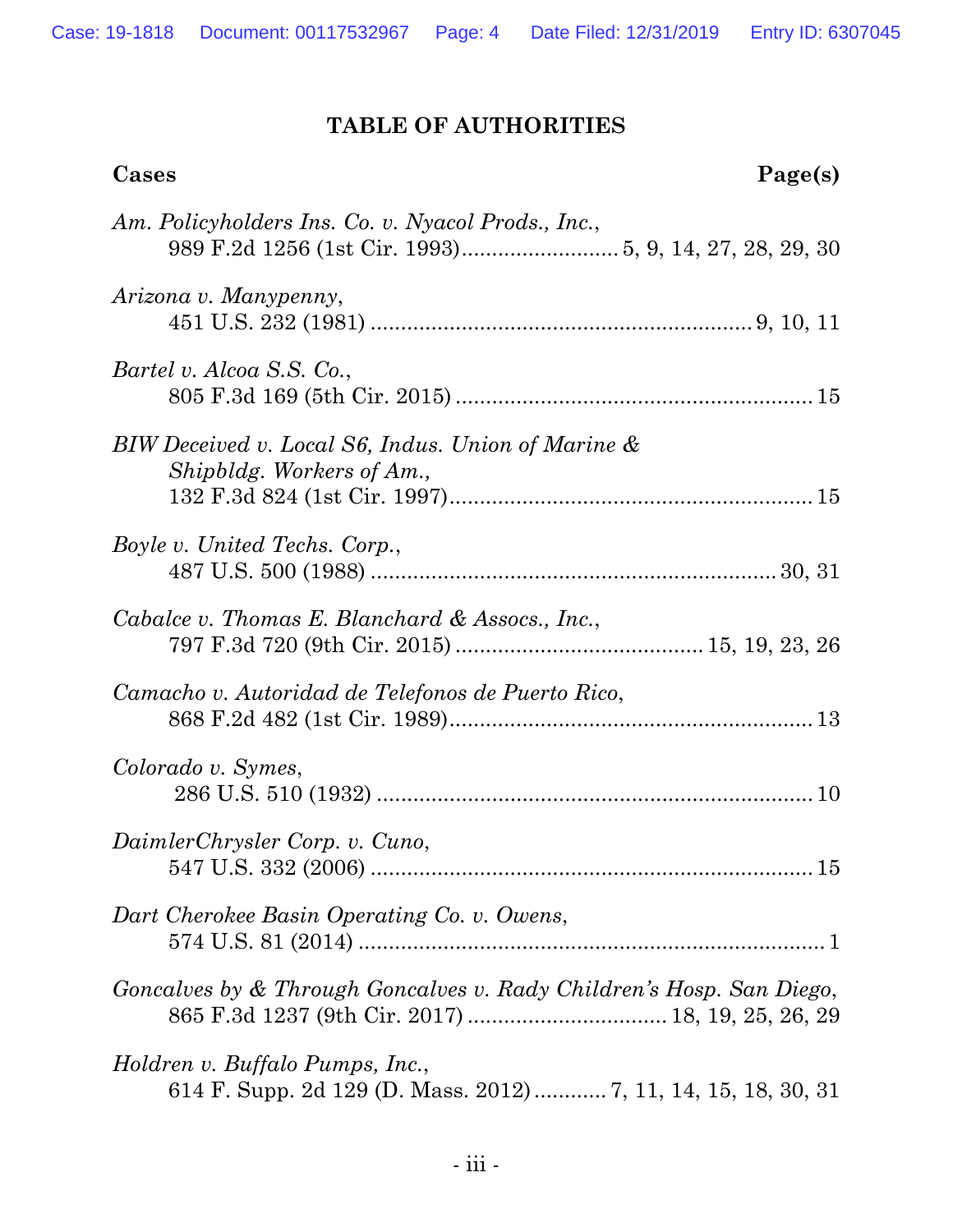| Int'l Primate Prot. League v. Adm'rs of Tulane Educ. Fund,                         |
|------------------------------------------------------------------------------------|
| L-3 Commc'ns Corp. v. Serco Inc.,                                                  |
| Maryland v. Soper (No. 1),                                                         |
| Maryland v. Soper (No. 2),                                                         |
| Me. Ass'n of Interdependent Neighborhoods v. Comm'r,<br>Me. Dep't of Human Servs., |
| Mesa v. California,                                                                |
| Miss. ex rel. Hood v. AU Optronics Corp.,                                          |
| Sawyer v. Foster Wheeler LLC,                                                      |
| Screws v. United States,                                                           |
| Sparkle Hill, Inc. v. Interstate Mat Corp.,                                        |
| Tennessee v. Davis,                                                                |
| United States v. Standard Oil Co. of Calif.,                                       |
| Washington v. Monsanto Co.,<br>23                                                  |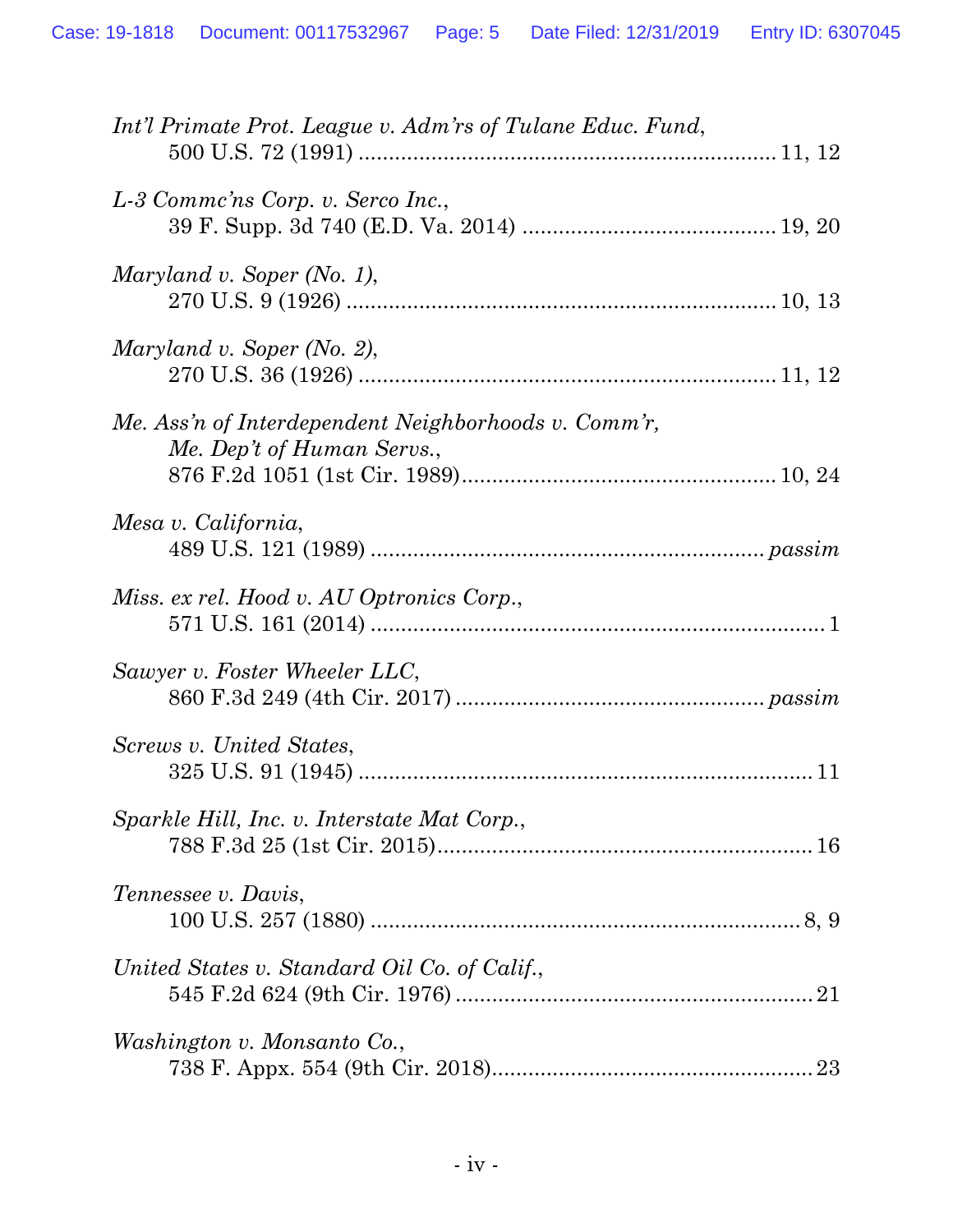| <i>Washington v. Monsanto Co.,</i><br>274 F. Supp. 3d 1125 (W.D. Wash. 2017), |  |
|-------------------------------------------------------------------------------|--|
| <i>Watson v. Philip Morris Cos.,</i>                                          |  |
| Willingham v. Morgan,                                                         |  |

## **Statutes**

# **Other**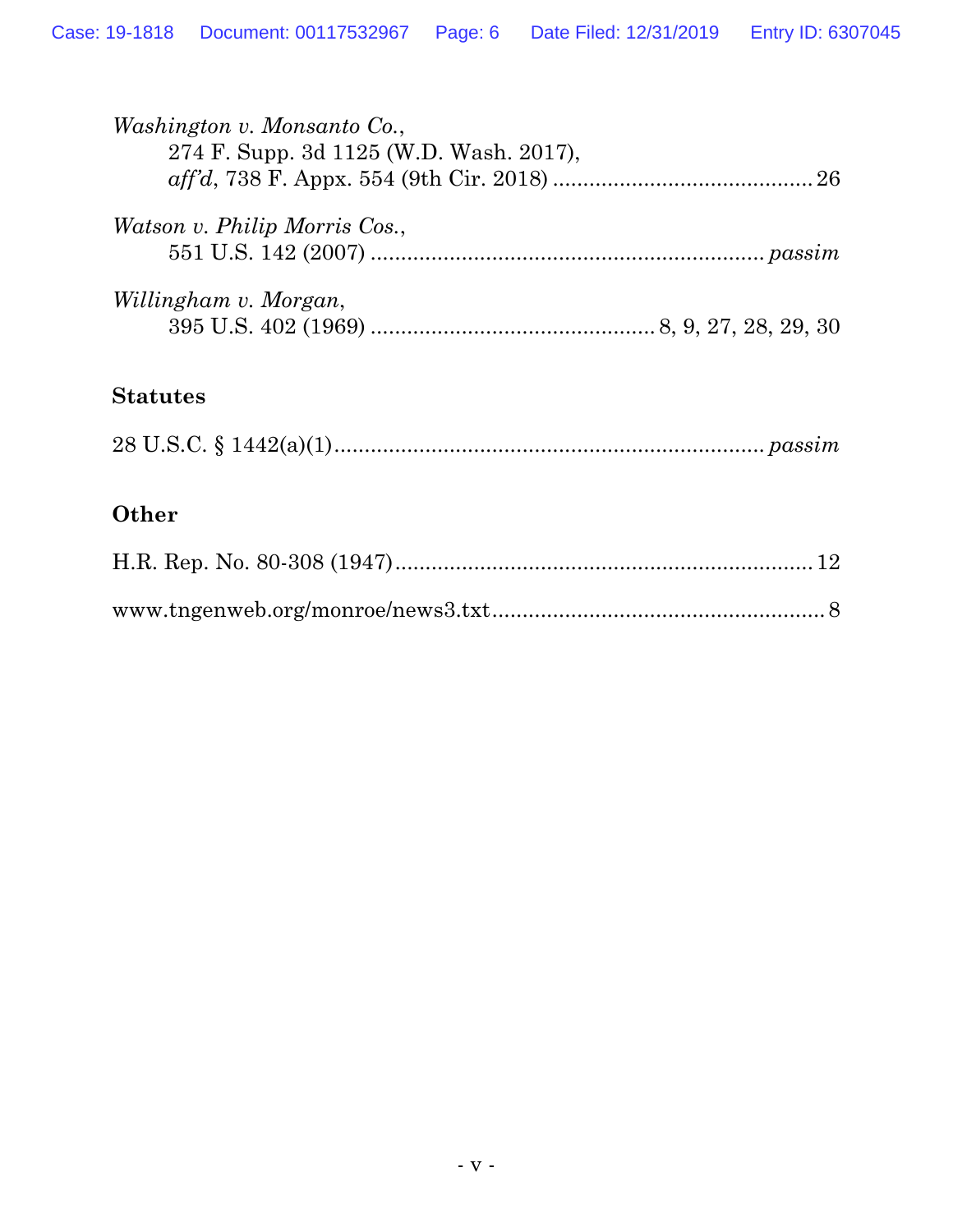#### **INTEREST OF AMICUS CURIAE1**

Amicus curiae Public Citizen, a nonprofit consumer advocacy organization with members in every state, appears before Congress, administrative agencies, and courts on a wide range of issues. Climate change and the need for effective measures to hold accountable those whose activities play a substantial role in contributing to it are major concerns of Public Citizen. In addition, Public Citizen has a longstanding interest in the proper construction of statutory provisions defining the jurisdiction of federal trial and appellate courts. Public Citizen has frequently appeared as amicus curiae in cases involving significant issues of federal jurisdiction, including questions of original, removal, and appellate jurisdiction.2 Removal jurisdiction is of particular concern to Public Citizen because it implicates the authority of state courts to provide remedies under state law for actions that threaten public health

<sup>&</sup>lt;sup>1</sup> All parties have consented to the filing of this brief. The brief was not authored in whole or part by counsel for a party; no party or counsel for a party contributed money that was intended to fund this brief's preparation or submission; and no person other than the amicus curiae, its members, or its counsel contributed money intended to fund the brief's preparation or submission.

<sup>2</sup> *E.g.*, *Dart Cherokee Basin Operating Co. v. Owens*, 574 U.S. 81 (2014); *Miss. ex rel. Hood v. AU Optronics Corp*., 571 U.S. 161 (2014).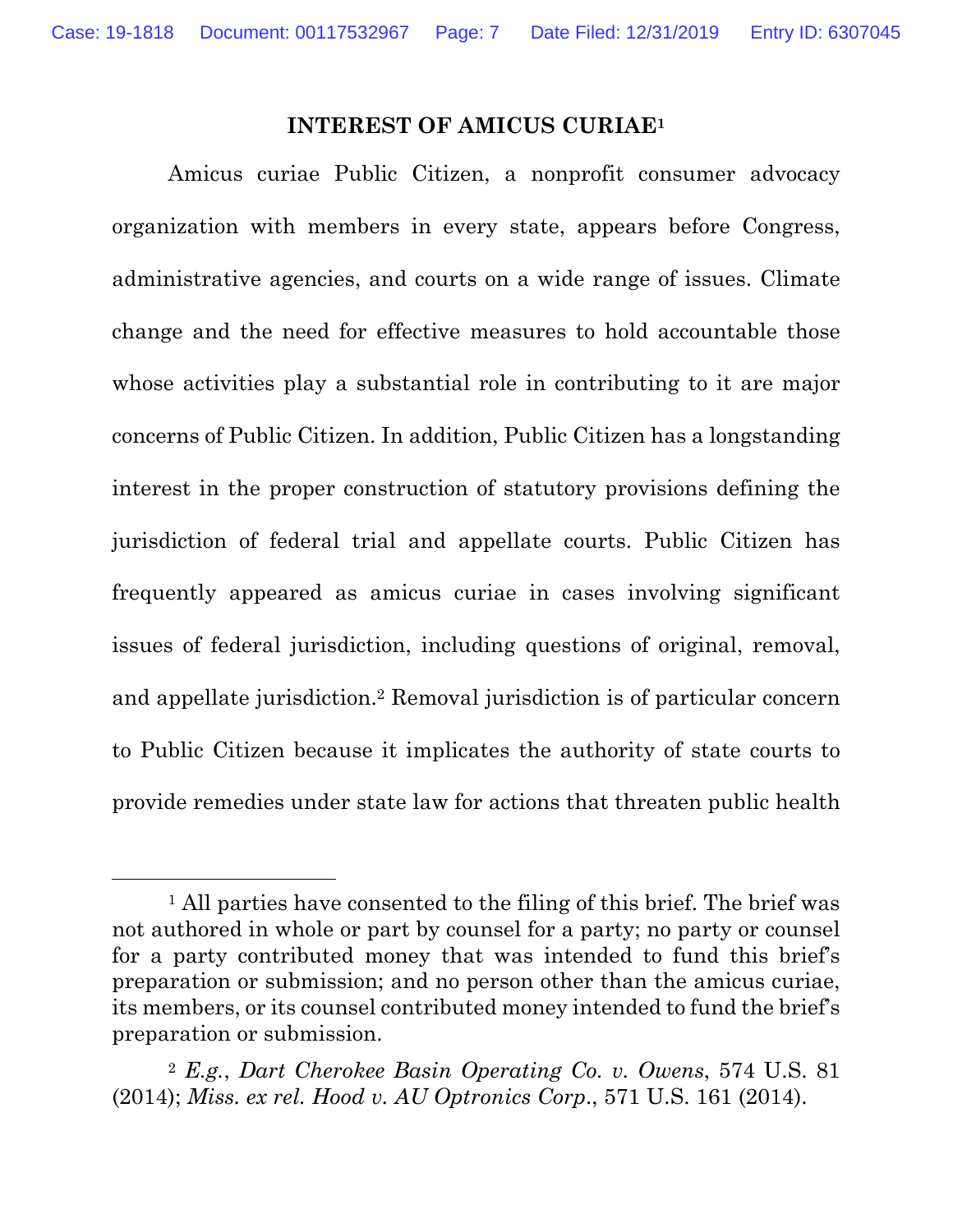and safety. Public Citizen is concerned that defendants often improperly invoke removal jurisdiction, including federal officer removal under 28 U.S.C.  $\S$  1442(a)(1), in litigation involving matters of significant public concern to deny plaintiffs their choice of forum and escape liability under state law.

In furtherance of these interests, Public Citizen filed amicus curiae briefs at both the petition and merits stages in *Watson v. Philip Morris Cos.*, 551 U.S. 142 (2007), a case in which, as here, the defendants invoked federal officer removal to derail state-court litigation over alleged misrepresentations about the dangers of their products. Public Citizen also submitted amicus briefs in other cases concerning federal officer removal in the courts of appeals, including cases currently pending in the Ninth Circuit, *County of San Mateo v. Chevron Corp*., Nos. 18- 15499, 18-15502, 18-15503, 18-16376 (9th Cir.), and the Fourth Circuit, *Mayor & City Council of Baltimore v. BP P.L.C.*, No. 19-1644 (4th Cir.), which raise substantially the same issues as this case. Public Citizen submits this brief to assist the Court in understanding the degree to which such invocations of section  $1442(a)(1)$  distort its language and purpose.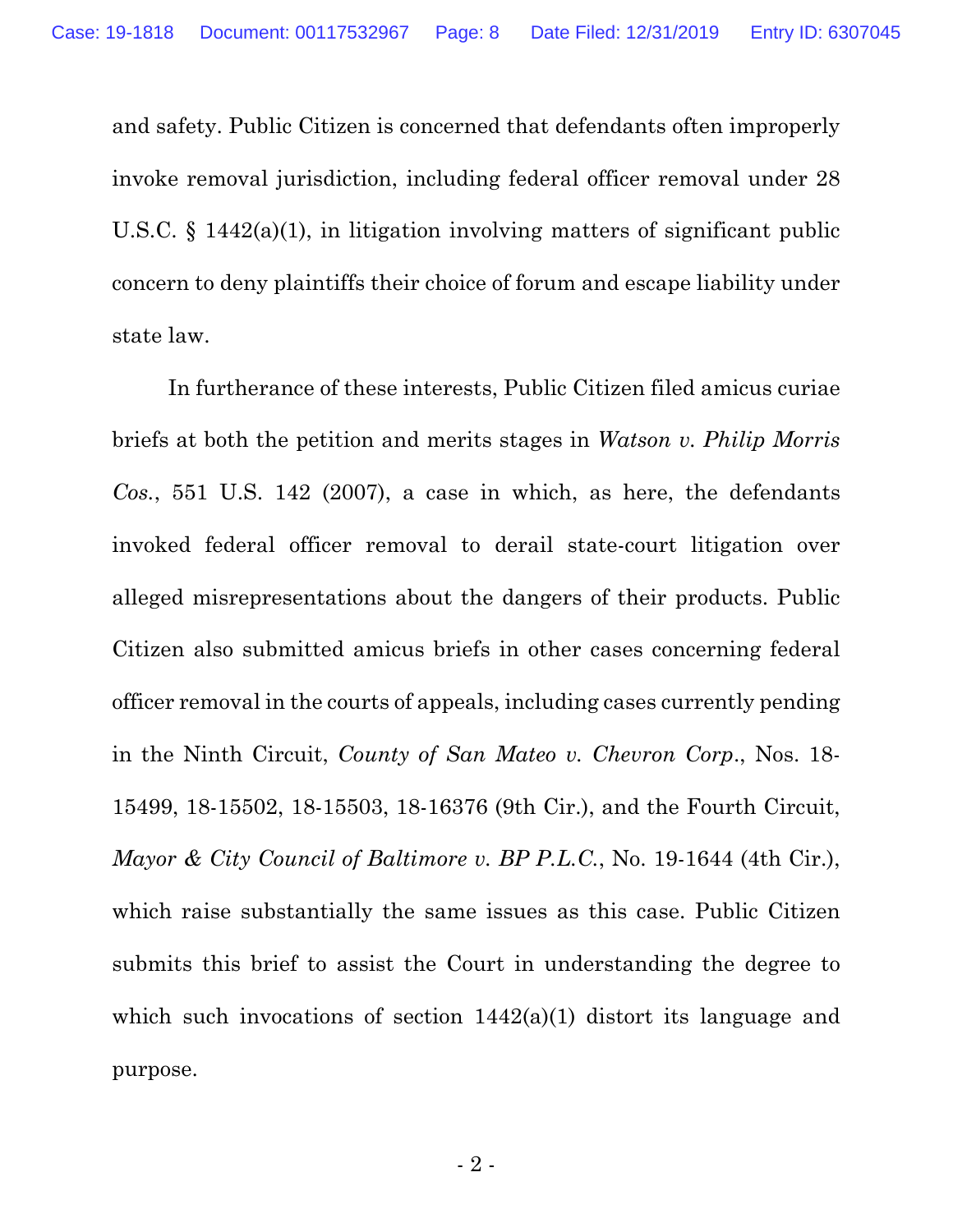#### **SUMMARY OF ARGUMENT**

In *Watson v. Philip Morris Cos.*, two plaintiffs sued cigarette manufacturers for fraudulently marketing cigarettes as "light" to deceive smokers into believing that smoking them would deliver lower levels of tar and nicotine than other cigarettes and present less danger of disease. Although the manufacturers' self-interested commercial behavior did not in any way involve carrying out official functions of the United States government, they invoked section 1442(a)(1) and removed the action on the ground that they were "acting under" a federal officer because (they claimed) the federal government regulated the way they tested the tar and nicotine levels of their cigarettes. *See* 551 U.S. at 154–56.

The Supreme Court unanimously rejected the manufacturers' invocation of section 1442(a)(1). *Id*. at 147. Emphasizing the statute's purpose of protecting against state interference with "'officers and agents' of the Federal Government 'acting … within the scope of their authority,'" *id*. at 150, the Supreme Court stated that "the statute authorized removal by private parties 'only' if they were 'authorized to act with or for [federal officers or agents] in affirmatively executing duties under … federal law,'" *id*. at 151. The Court therefore held that self-interested

- 3 -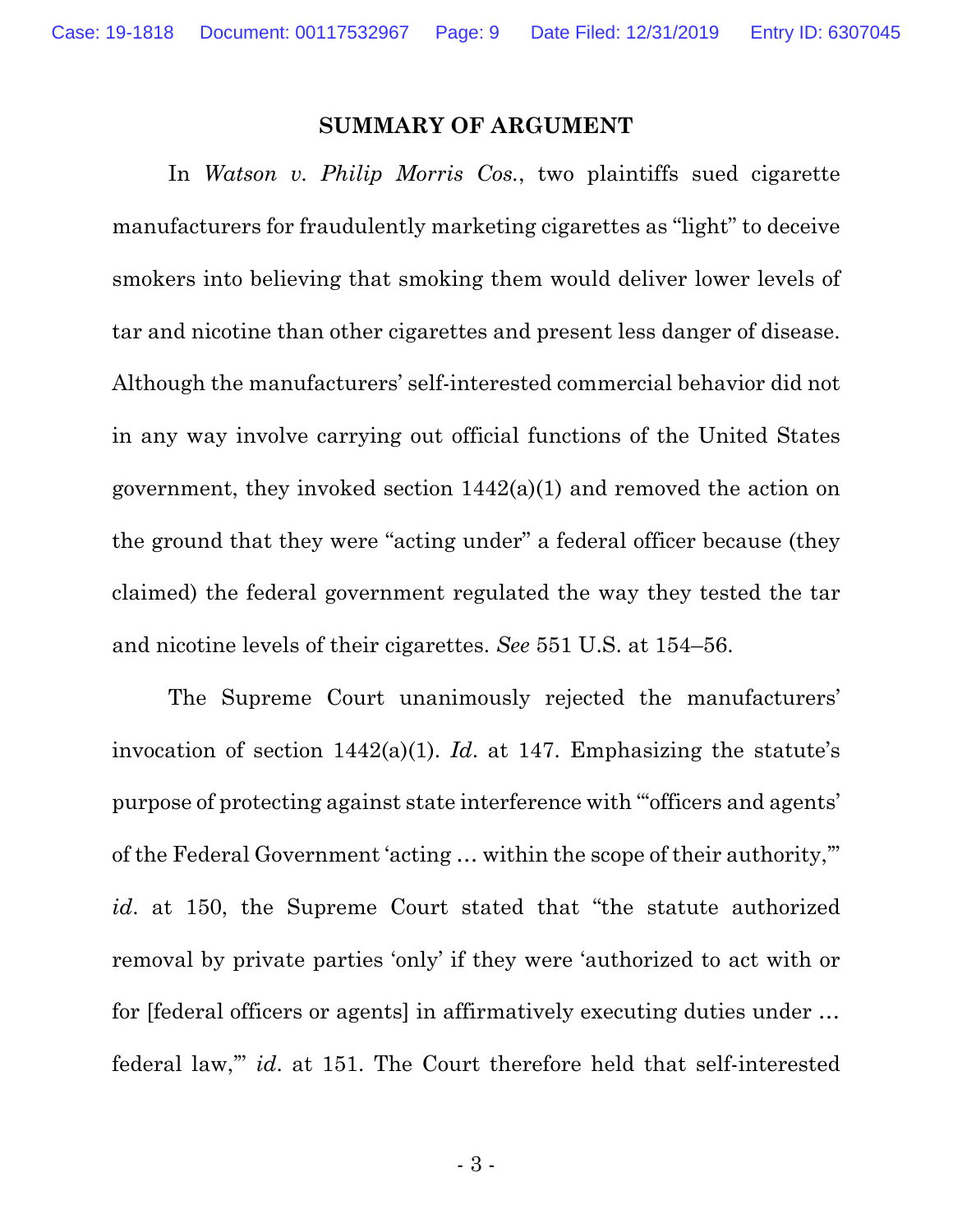commercial entities that acted under compulsion of federal regulation but had been given no authority to act "on the Government agency's behalf," *id*. at 156, did not "act under" a federal officer within the meaning of the law and were not entitled to invoke the statute, *id*. at 153.

In this case, major oil companies are alleged to have concealed their knowledge of the climate effects of their global enterprises, preventing consumers from understanding the dangers of the companies' products. Notwithstanding the unanimous holding in *Watson*, the oil companies invoke section 1442(a)(1) on the theory that some of their production and sale activities involved contractual relationships with the federal government and that they "acted under" a federal officer in complying with the terms of their contracts.

Although, under some circumstances, a contractual relationship may bring a private party within the ambit of section 1442(a)(1), *see*, *e.g.*, *Sawyer v. Foster Wheeler LLC*, 860 F.3d 249 (2017), not every contractual relationship transforms a private entity into a person "acting under" federal officers in carrying out "actions under color of [federal] office." 28 U.S.C. § 1442(a)(1). The relationship must be one where a contractor assists in carrying out government functions under the "subjection,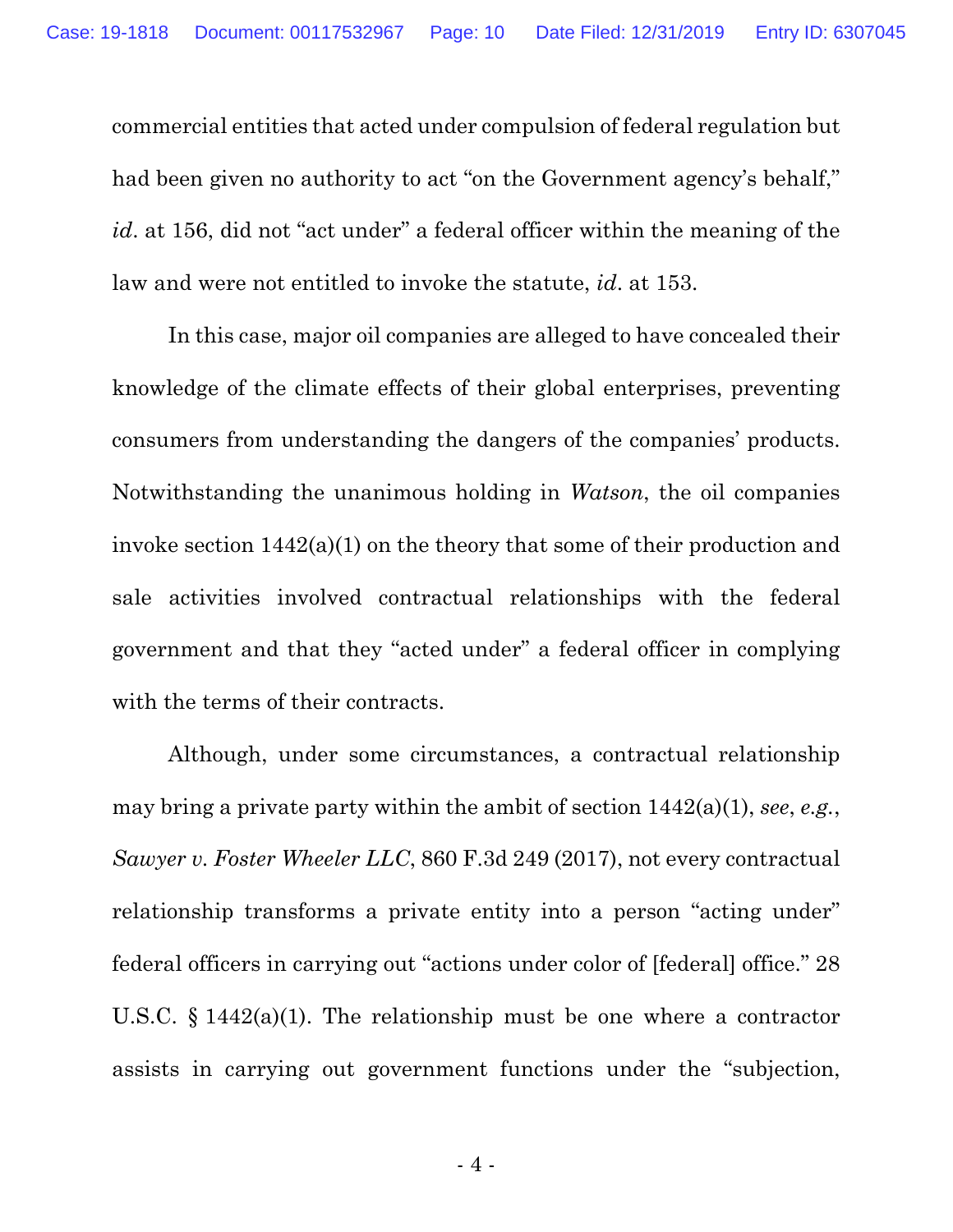guidance, or control" of a governmental superior. *Id*. at 255 (quoting *Watson*, 551 U.S. at 141).

Here, the contractual relationships cited by the oil companies do not establish that the companies were acting on the government's behalf to assist government officers in carrying out their legal duties, as the statute requires. *See Watson*, 551 U.S. at 152–57. And because no federal officer directed the defendants to engage in their worldwide enterprises of extracting and selling oil while concealing the hazards posed by fossil fuels, the oil companies have also failed to carry their burden of showing that they are being sued "for" or "relating to" anything they ostensibly did under the direction of a federal officer, as the statute additionally requires. 28 U.S.C. § 1442(a)(1).

For similar reasons, the defendants have not shown that they have a colorable federal immunity defense against any of the claims asserted against them. Permitting adjudication of such immunity defenses in federal court is the reason for federal officer removal, s*ee Am. Policyholders Ins. Co. v. Nyacol Prods., Inc.*, 989 F.2d 1256, 1265 (1993), and removal is proper only where the removing party asserts such a defense, *Mesa v. California*, 489 U.S. 121, 139 (1989).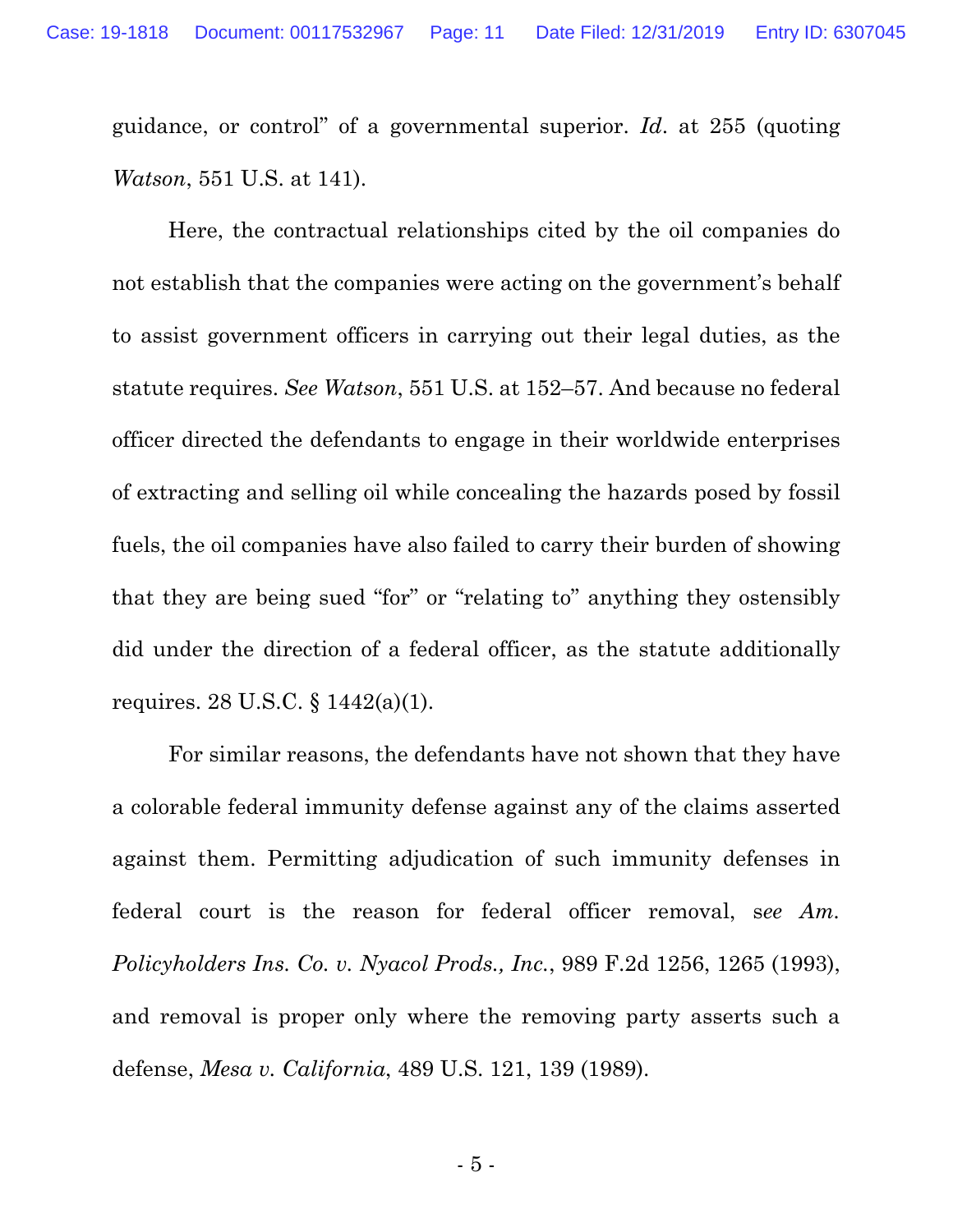## **ARGUMENT**

## **I. The federal officer removal statute's application is limited by its language, context, history, and purposes.**

Section  $1442(a)(1)$  provides:

(a) A civil action or criminal prosecution that is commenced in a State court and that is against or directed to any of the following may be removed by them to the district court of the United States for the district and division embracing the place wherein it is pending:

(1) The United States or any agency thereof or any officer (or any person acting under that officer) of the United States or of any agency thereof, in an official or individual capacity, for or relating to any act under color of such office or on account of any right, title or authority claimed under any Act of Congress for the apprehension or punishment of criminals or the collection of the revenue.

An ordinary English speaker and reader might be surprised to learn that oil companies sued for the way they have conducted their private enterprises, and in particular for concealing their knowledge of the climate impacts of their products while promoting expanded use of fossil fuels, would claim to fall within the scope of the statute. An understanding of the statute's history and application by the Supreme Court would strongly reinforce that reaction.

The earliest predecessor of section 1442(a)(1) was enacted during the War of 1812 to provide for removal of cases brought against federal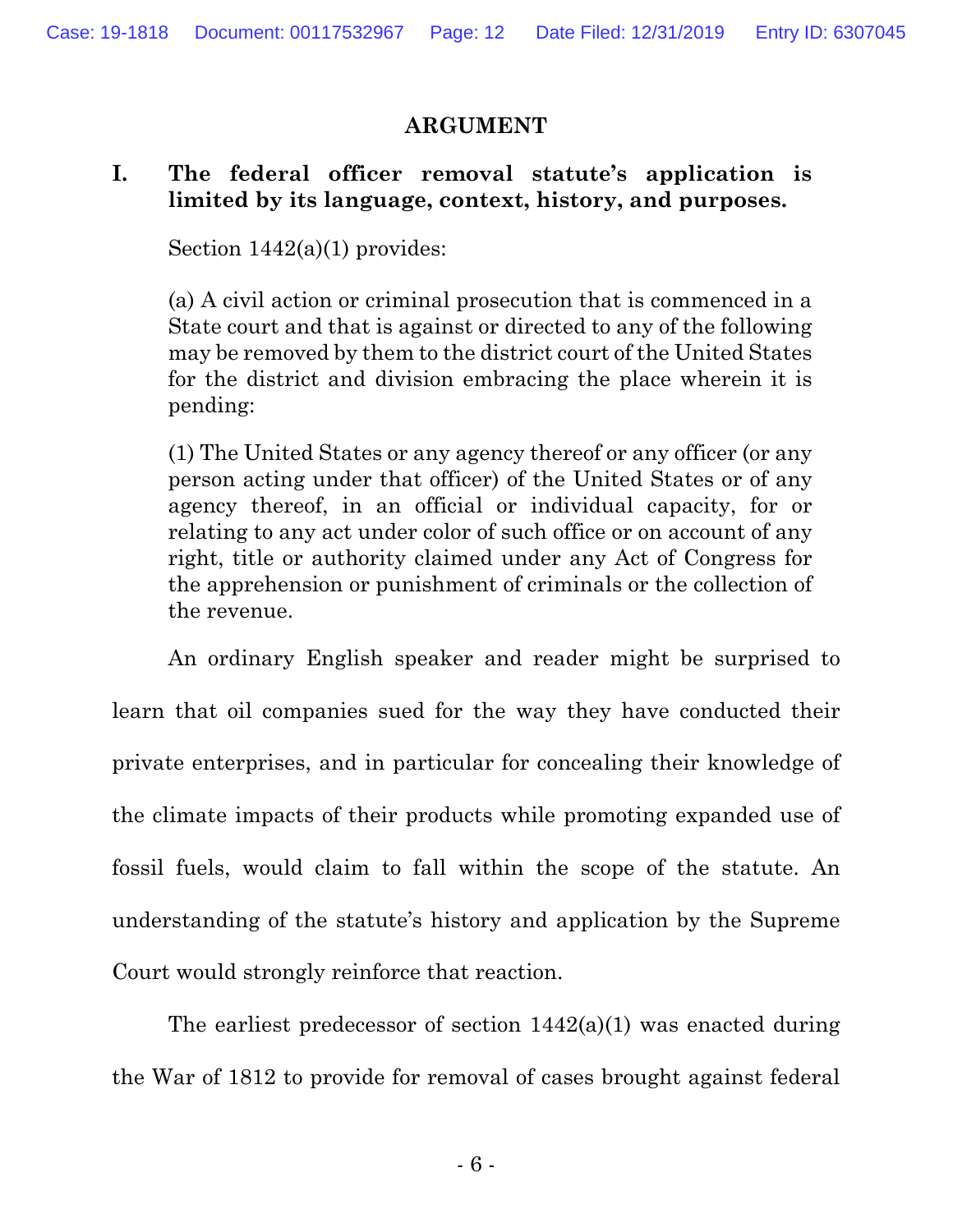customs officers, and those assisting them in performing their duties, because of widespread efforts of state-court claimants to interfere with the execution of unpopular trade restrictions. *See Watson*, 551 U.S. at 148; *Holdren v. Buffalo Pumps, Inc.*, 614 F. Supp. 2d 129, 141 (D. Mass. 2012). In statutes enacted in 1833 and 1866, Congress extended removal rights to include revenue officers and persons acting under their authority. *See Watson*, 551 U.S. at 148; *Holdren*, 614 F. Supp. 2d at 141. Again, Congress acted out of concerns about state-court interference with the performance of the often-unpopular duties of such officers, including the collection of tariffs and other taxes, *see Watson*, 551 U.S. at 148, as well as the enforcement of liquor laws, which often met with local resistance. *See id*. at 149. Finally, in 1948, Congress extended removal to all federal officers acting under color of their office, as well as other persons who assisted in such actions under their direction. *See id*. at 148.

As the Court explained in *Watson*, animating all the variants of the statute has been the "'basic' purpose … [of] protect[ing] the Federal Government from the interference with its 'operations' that would ensue were a State able, for example, to 'arres[t]' and bring 'to trial in a State cour[t] for an alleged offense against the law of the State,' 'officers and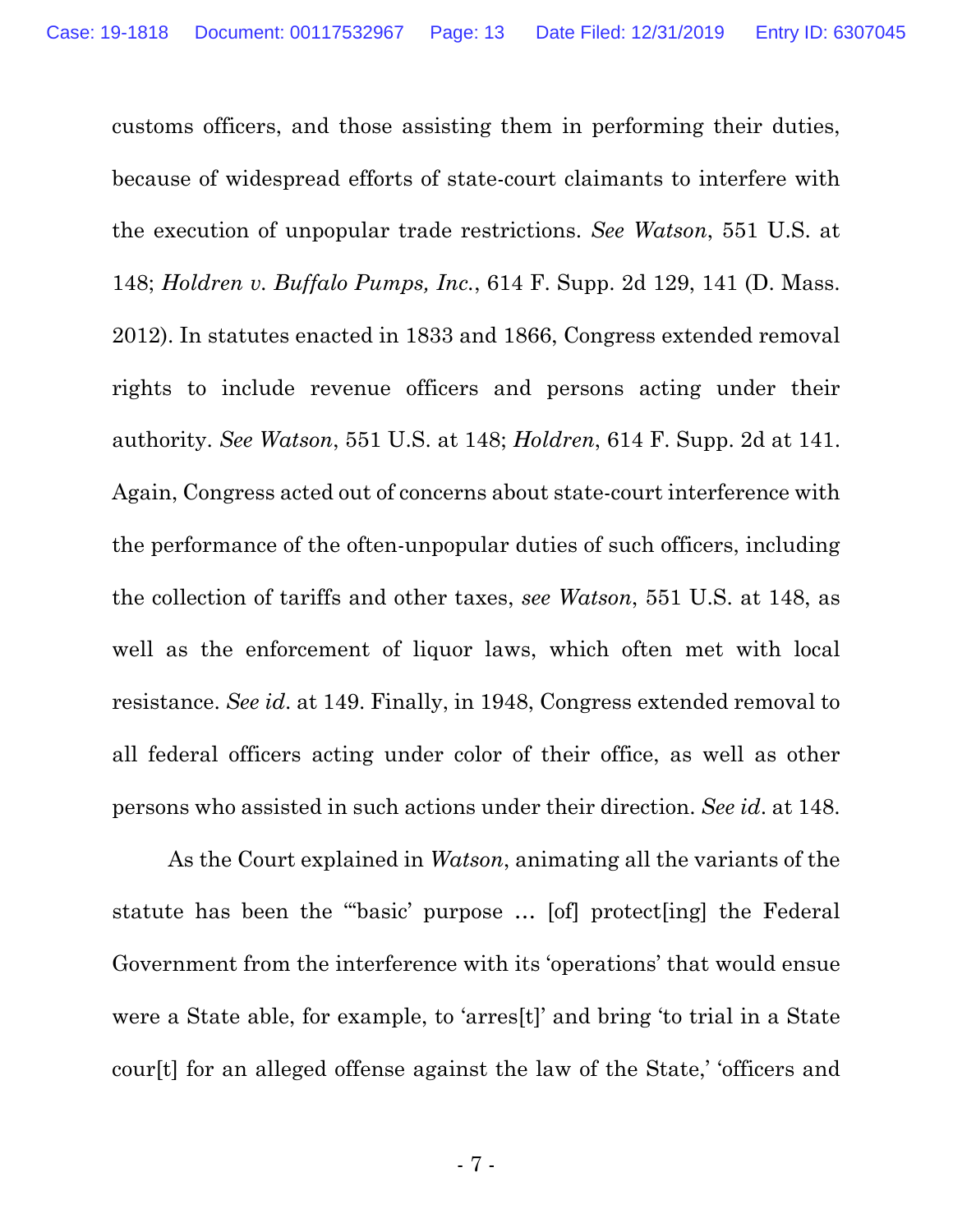agents' of the Federal Government 'acting ... within the scope of their authority.'" *Id*. at 150 (quoting *Willingham v. Morgan*, 395 U.S. 402, 406 (1969)). The statute serves as a check against "'local prejudice' against unpopular federal laws or federal officials," as well as against efforts by "States hostile to the Federal Government [to] … impede … federal revenue collection or the enforcement of other federal law." *Id*.

For example, in May 1878, federal internal revenue agent James Davis raided a moonshine still in the hills near Tracy City, Tennessee. Before he and his companion could destroy the still, seven armed men attacked them. Returning fire, Davis killed one of his assailants, wounded another, and captured a third, but he was forced to retreat without destroying the still. According to a contemporary newspaper account, the raid caused "intense excitement" in the neighborhood.3 A local grand jury indicted Davis for murder. With the support of the Attorney General of the United States, Davis invoked the predecessor to 28 U.S.C. § 1442(a)(1) and removed the case to federal court on the ground that he had acted in the discharge of his duties as a federal officer

<sup>3</sup> www.tngenweb.org/monroe/news3.txt (reproducing newspaper report dated May 29, 1878).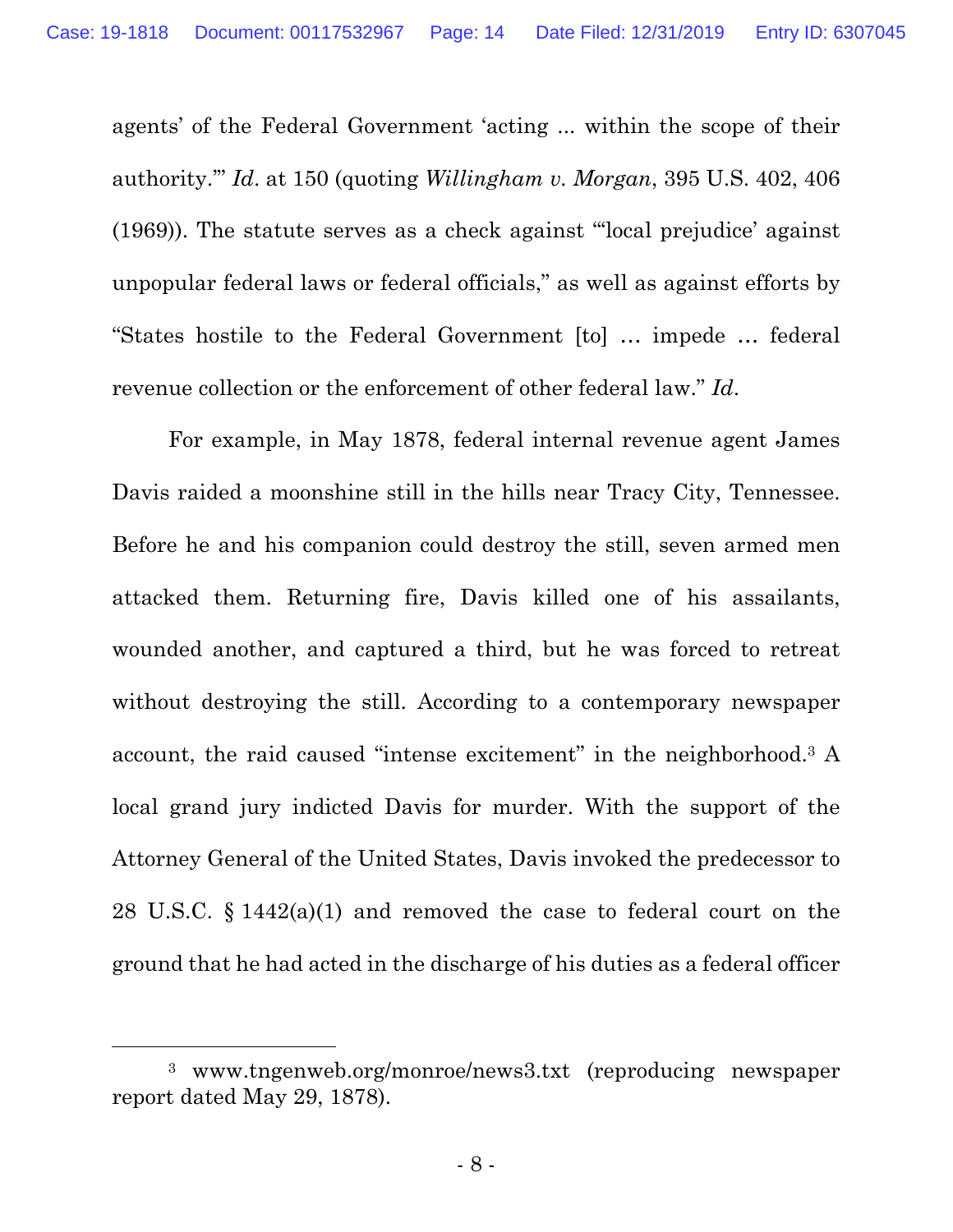and was immune from state prosecution. In *Tennessee v. Davis*, 100 U.S. 257 (1880), the Supreme Court affirmed the removal, holding that because the federal government "can act only through its officers and agents," the ability to remove state-court actions brought against federal officers and agents for actions within the scope of their duties was essential to the vindication of federal authority. *Id.* at 263.

The Supreme Court has repeatedly pointed to *Davis* as exemplifying the core purposes of section 1442(a)(1)'s authorization for removal of cases by federal officers and persons acting under them who are sued in state court for the performance of official acts. *See*, *e.g.*, *Mesa*, 489 U.S. at 126–27 (1989); *Arizona v. Manypenny*, 451 U.S. 232, 241 n.16 (1981); *Willingham*, 395 U.S. at 406. Those purposes, however, are subject to a significant limitation: The statute permits removal only when federal officers or persons assisting them in carrying out federal law have "a colorable defense arising out of their duty to enforce federal law." *Willingham*, 395 U.S. at 406–07; *see also Mesa*, 489 U.S. at 129; *Am. Policyholders*, 989 F.2d at 1265.

Thus, the principal way in which the statute serves the policies underlying it is by "assuring that an impartial setting is provided in

- 9 -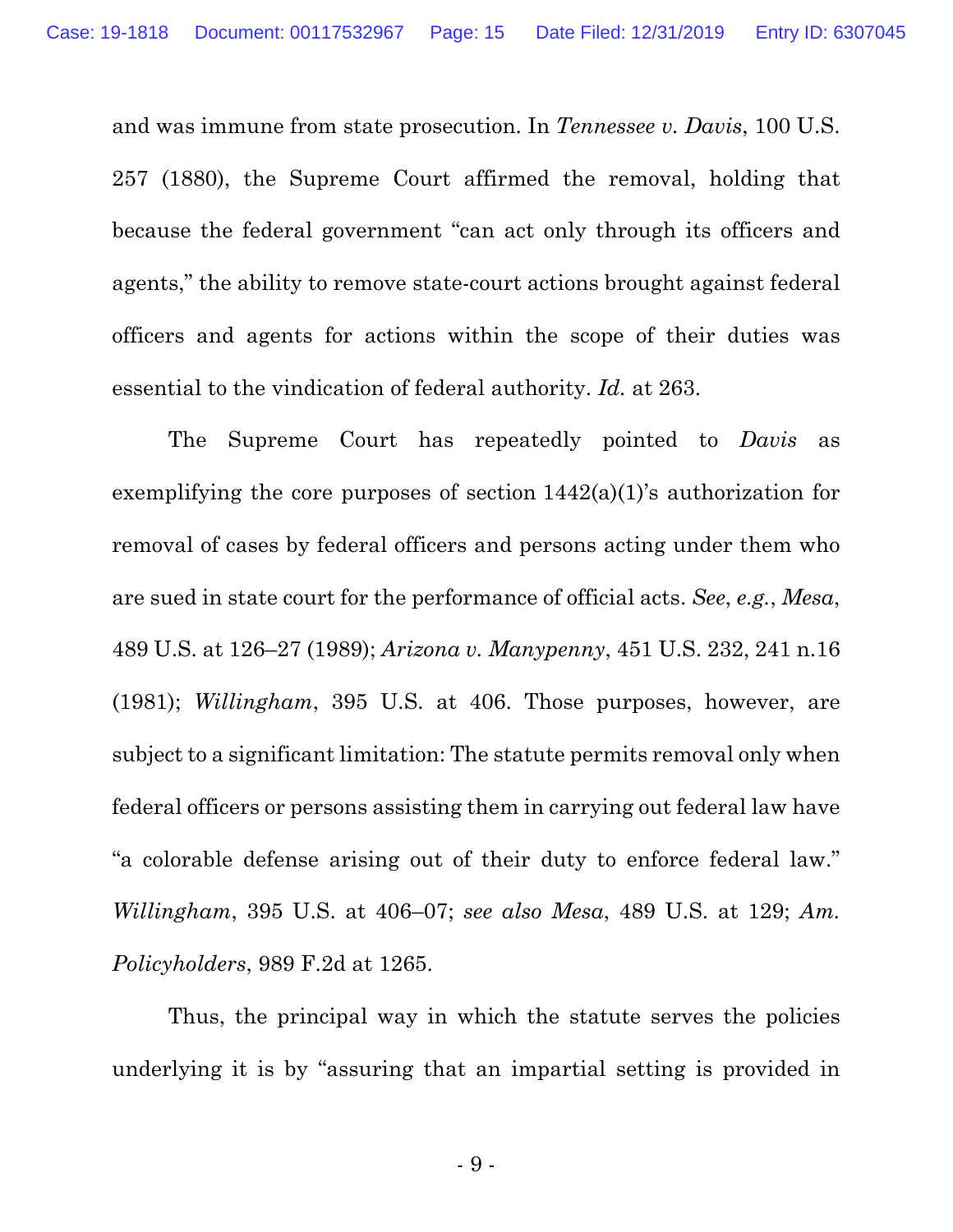which the federal defense of immunity can be considered during prosecution under state law." *Manypenny*, 451 U.S. at 243. Only where such a federal defense is available does the statute also serve to "permit a trial upon the merits of … state-law question[s] free from local interests or prejudice." *Id*. at 242. For this reason, the statute expressly limits removal to circumstances where the defendant is sued in relation to the performance of official duties—"act[s] under color of … office." 28 U.S.C. § 1442(a)(1); *Mesa*, 489 U.S. at 134–35. An action removed under the statute must relate to "acts done by the defendant as a federal officer under color of his office." *Maryland v. Soper (No. 1)*, 270 U.S. 9, 33 (1926) (holding removal improper in a murder prosecution where the federal defendants did not explain how the victim's death was connected to performance of their duties); *see also Me. Ass'n of Interdependent Neighborhoods v. Comm'r, Me. Dep't of Human Servs.*, 876 F.2d 1051, 1055 (1st Cir. 1989) ("*MAIN*") (removal improper where defendant was not acting "under color of federal office").

Within the limits imposed by the statute's language and purposes, the Supreme Court has stated that section 1442(a)(1) must be "liberally construed," *Colorado v. Symes*, 286 U.S. 510, 517 (1932), so that the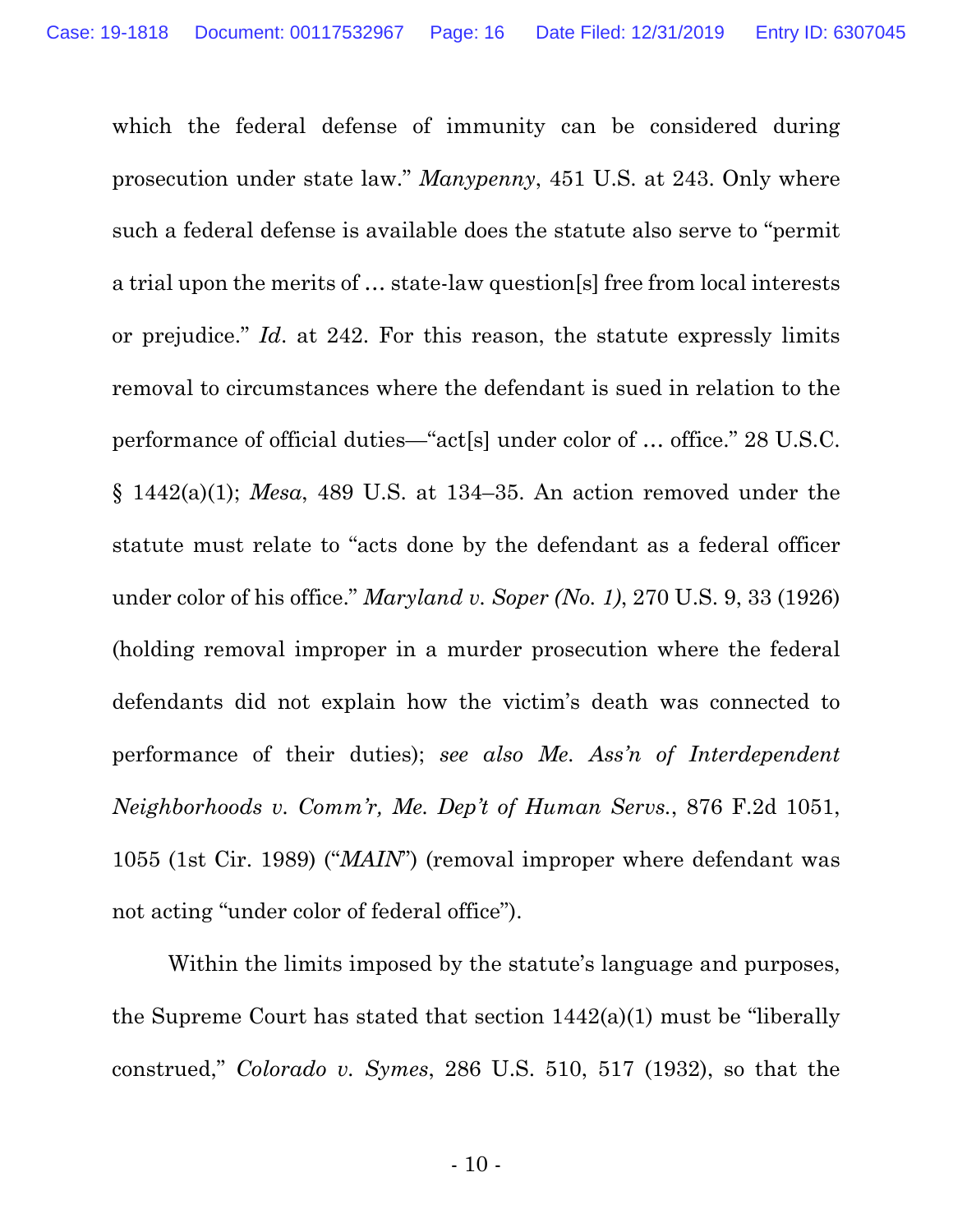policies it is intended to serve are not "frustrated by a narrow, grudging interpretation," *Manypenny*, 451 U.S. at 242. At the same time, however, the Court has recognized that the statute's "broad language is not limitless," and that "a liberal construction nonetheless can find limits in a text's language, context, history, and purposes." *Watson*, 551 U.S. at 147; *see also Holdren*, 614 F. Supp. 2d at 141 (noting that the Supreme Court's warnings "against an unduly narrow view of federal officer removal" came in cases "where the federal character of the disputed act [was] hardly in doubt"). When, as in *Watson*, the Supreme Court has faced attempts to stretch the statute beyond its intent, the Court has declined to construe it expansively. *See Int'l Primate Prot. League v. Adm'rs of Tulane Educ. Fund*, 500 U.S. 72 (1991); *Mesa*, 489 U.S. at 139. As the Court stated in *Mesa*, respect for state courts dictates that the "language of § 1442(a) cannot be broadened" beyond its "fair construction." *Id*. at 139 (quoting *Maryland v. Soper (No. 2)*, 270 U.S. 36, 43–44 (1926)). Section 1442(a)(1) removal remains "an 'exceptional procedure' which wrests from state courts the power to try" cases under their own laws, and, therefore, "the requirements of the showing necessary for removal are strict." *Screws v. United States*, 325 U.S. 91,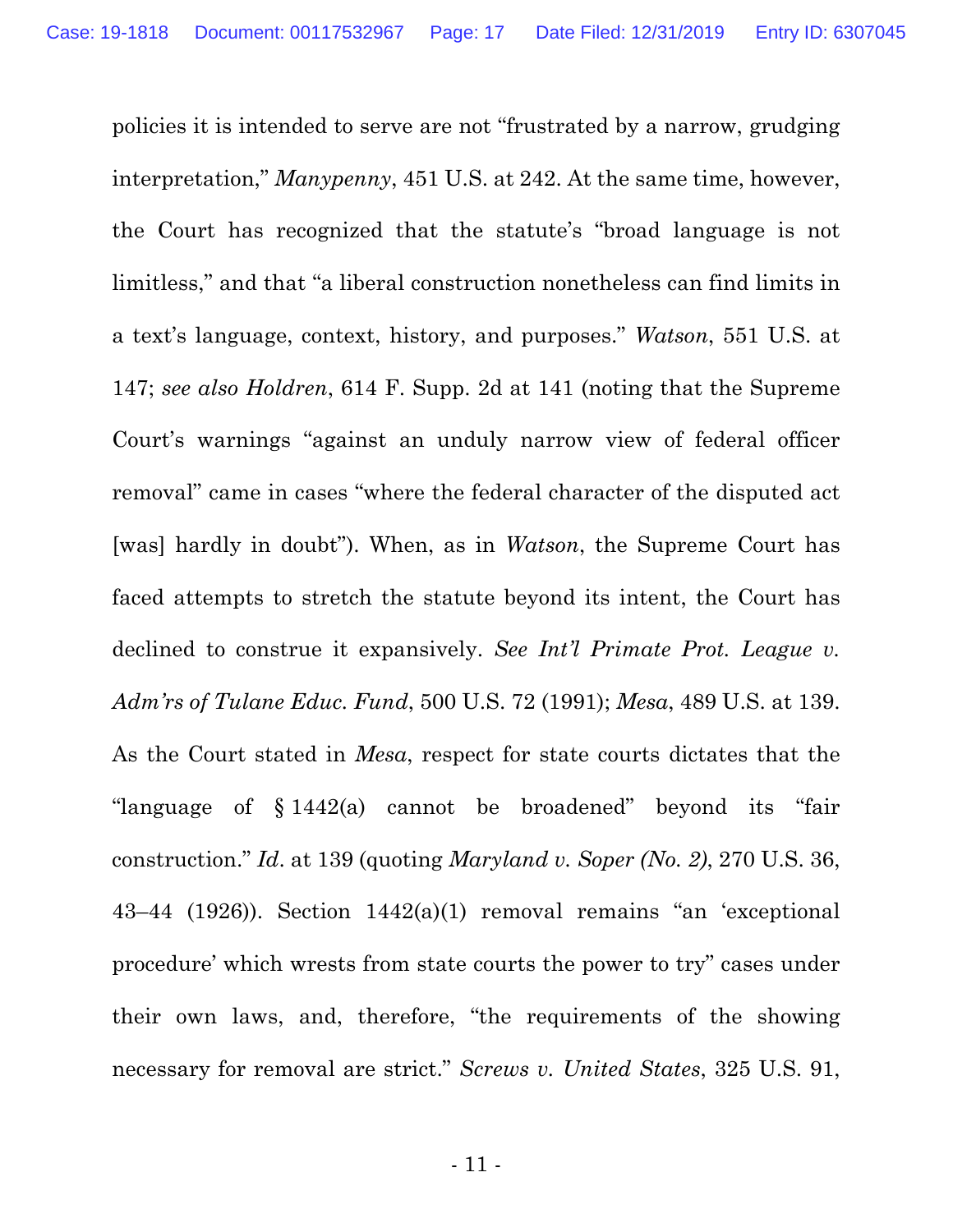111–12 (1945) (opinion of Douglas, J.) (citing *Soper (No. 2)*, 270 U.S. at 42).

The extension of section  $1442(a)(1)$  to "person[s] acting under" officers of the United States supports the statute's predominant concern: protecting vulnerable individual officers and employees of the federal government against prosecution or suit in state courts for the performance of their official duties. The primary function of that language is to include federal employees who fall outside the definition of "officers of the United States"—a term of art referring to federal officers who exercise significant authority. *See Primate Prot.*, 500 U.S. at 81 (discussing limited meaning of the term "officers of the United States"). Thus, including persons "acting under" officers was essential to achieve the statutory purpose of "apply[ing] to all officers and employees of the United States and any agency thereof." H.R. Rep. No. 80-308, at A134 (1947), *quoted in Primate Prot.*, 500 U.S. at 84.

As the Supreme Court has recognized, the term "person" also extends to a private person who "acts as an assistant to a federal official in helping that official to enforce federal law." *Watson*, 551 U.S. at 151. The paradigmatic case for application of the statute to such a person was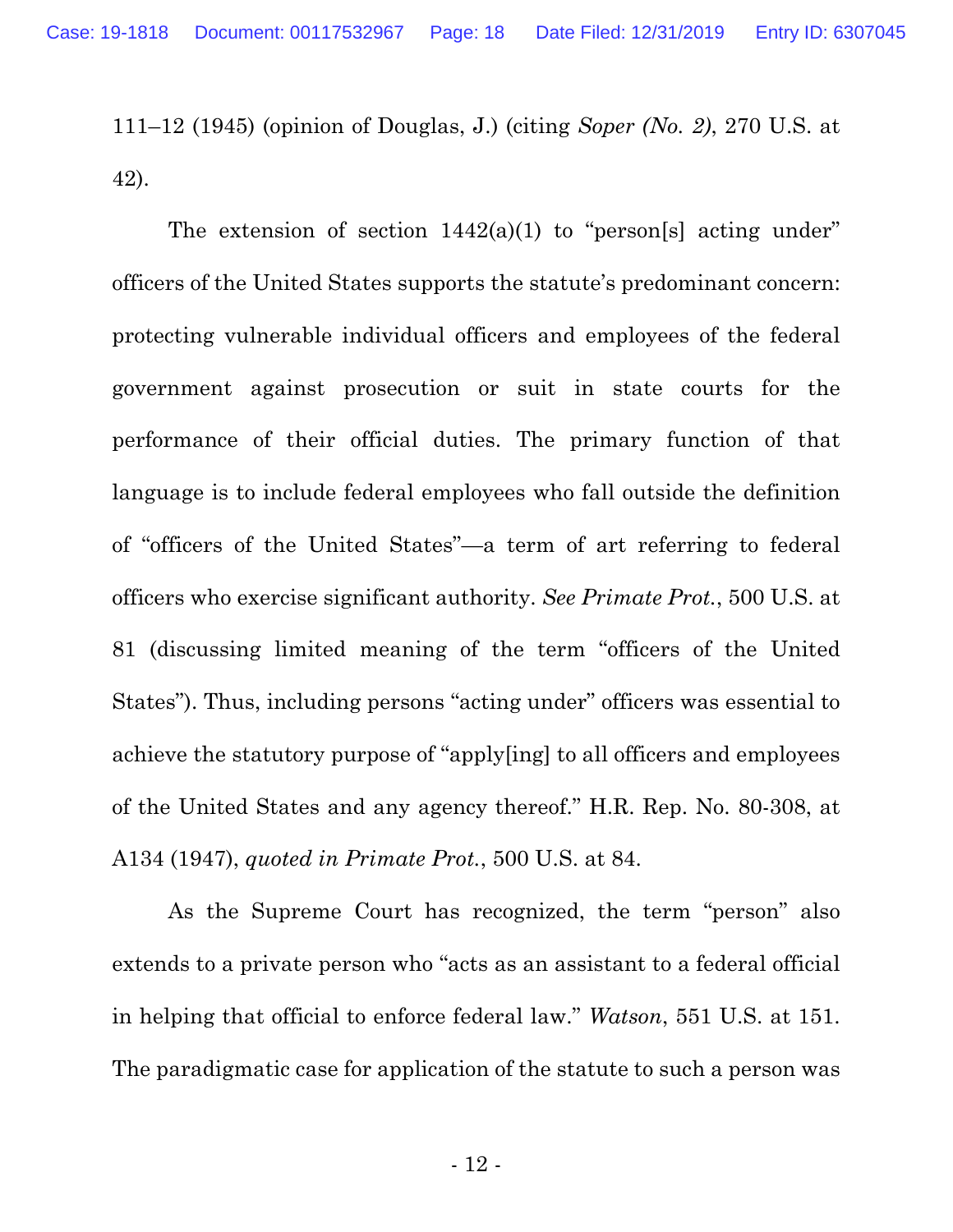*Soper (No. 1)*, where the Court pointed out that a private individual hired to drive and assist federal revenue officers in busting up a still "had 'the same right to the benefit of' the removal provision as did the federal agents." *Watson*, 551 U.S. at 150 (quoting *Soper (No. 1)*, 270 U.S. at 30); *see also Camacho v. Autoridad de Telefonos de Puerto Rico*, 868 F.2d 482, 486 (1st Cir. 1989) (upholding removal by telephone companies and individuals who assisted federal law enforcement officers in carrying out electronic surveillance and were entitled to immunity under federal law for providing that assistance).

By contrast, the vast majority of persons and entities in this country who, in going about their daily business, obey directions from federal officers do not qualify. *See Watson*, 551 U.S. at 152–53. Only persons who are "authorized to act with or for [federal officers or agents] in affirmatively executing duties under … federal law," *id*. at 151 (brackets by the Court; citation omitted), and whose conduct "involve[s] an effort to *assist*, or to help *carry out*, the duties and tasks of the federal superior," *Watson*, 551 U.S. at 152, fall within the language and purposes of the statute.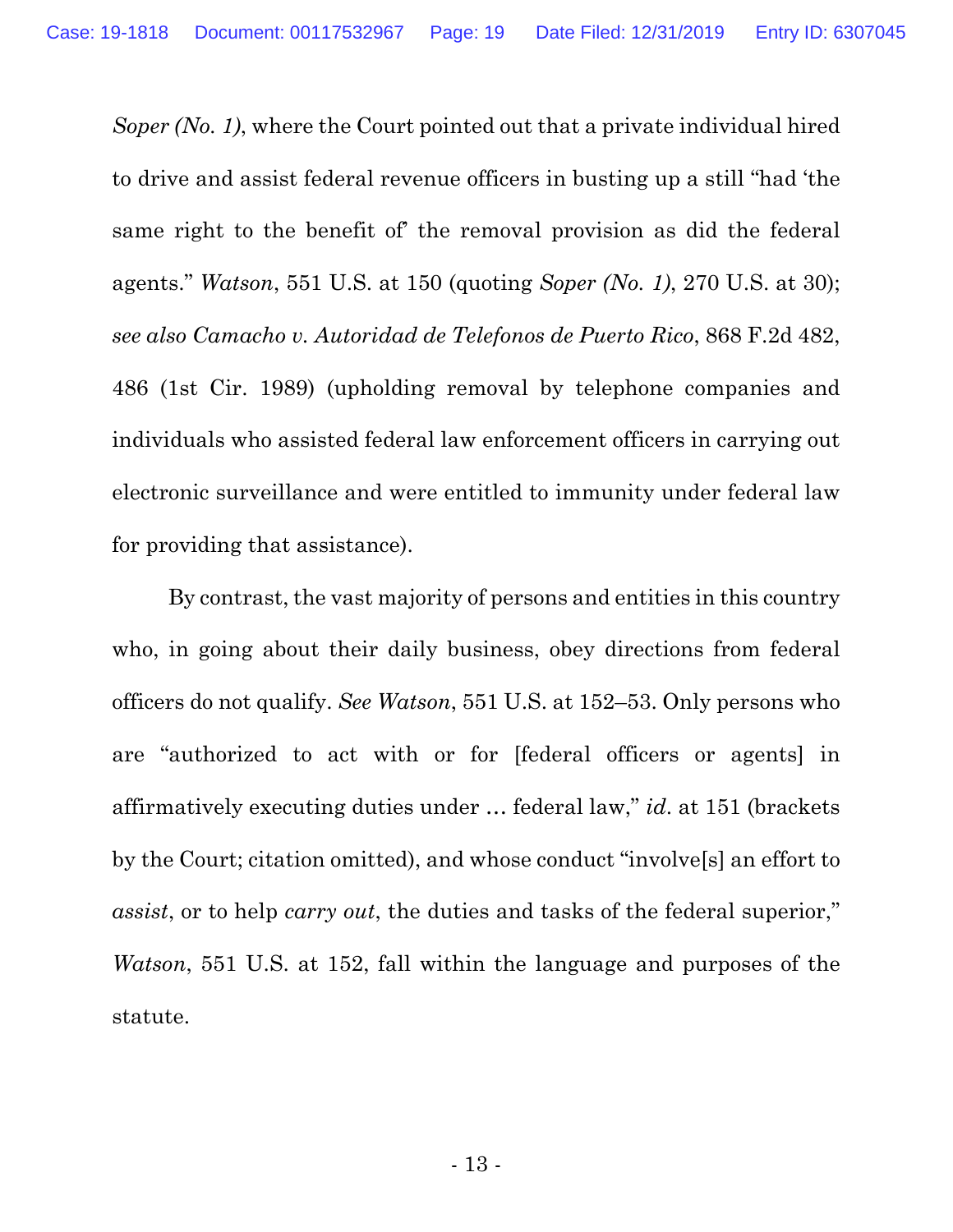### **II. The defendants have not demonstrated that they meet the prerequisites for removal under section 1442(a)(1).**

In light of the governing Supreme Court precedent, federal appellate and trial court decisions, including those cited by the defendants in this case, are in general agreement that "a private defendant, such as a government contractor, who seeks to remove a case under  $\S 1442(a)(1)$ , must show: (1) that it 'act[ed] under' a federal officer …; (2) that it has 'a colorable federal defense' …; and (3) that the charged conduct was carried out for on in relation to the asserted official authority …." *Sawyer*, 860 F.3d at 254 (citations omitted); *see also Holdren*, 614 F. Supp. 2d at 139–40. The first and third parts of the test, which are principally at issue in this case, reflect the statutory language permitting removal only by a person "acting under" a federal officer in performing some "act under color of [federal] office," and only when there is a sufficient relationship between the performance of that official action and the plaintiffs' claims—that is, in the statute's words, when the action or prosecution is one "for or relating to" an official act. 28 U.S.C. § 1442(a)(1). The second part of the test not only reflects the statute's purpose of allowing the validity of federal immunity defenses to be determined in federal court, *see Am. Policyholders*, 989 F.2d at 1265, but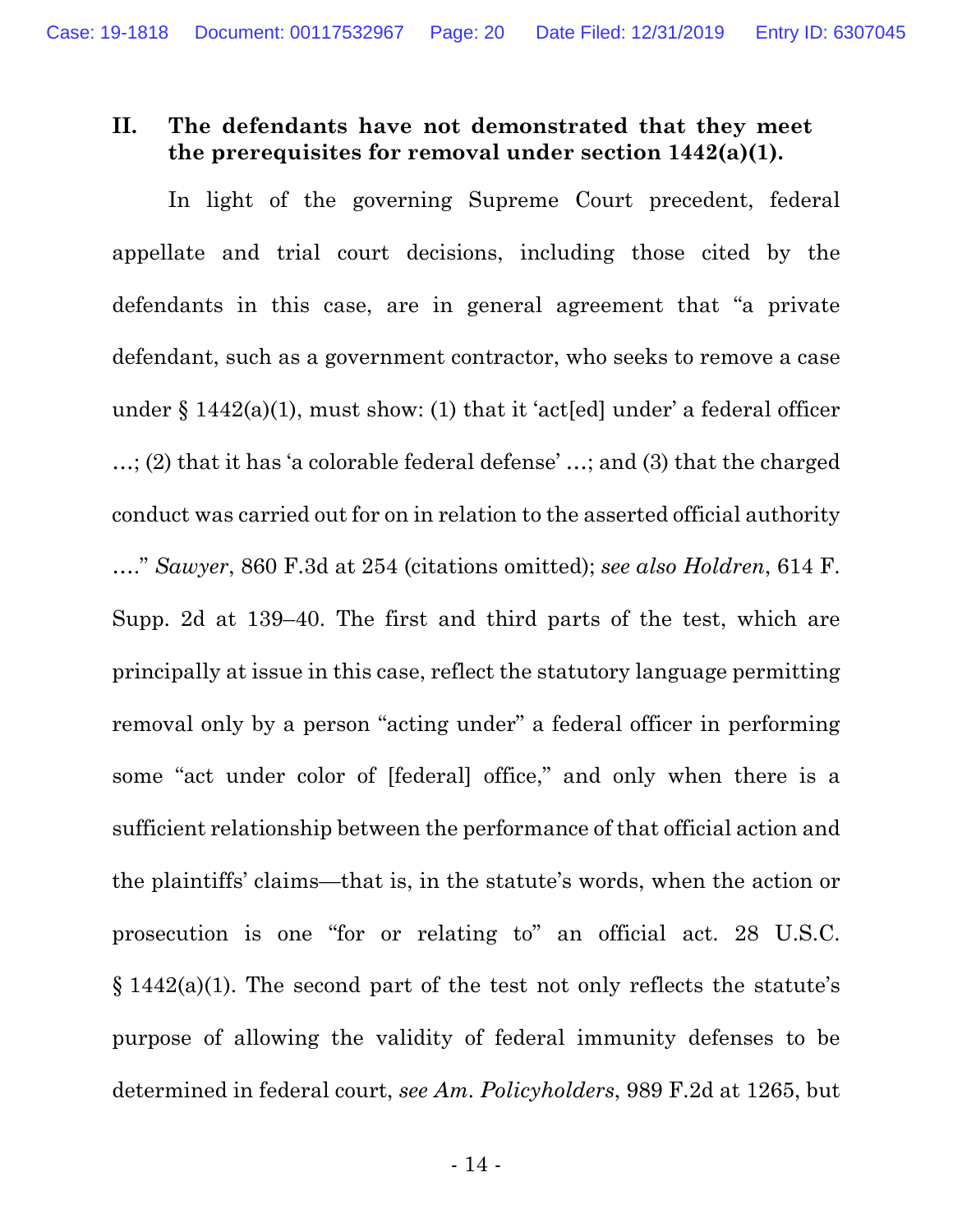also serves to conform the statute to Article III limits on jurisdiction over cases "arising under" federal law, s*ee Mesa*, 489 U.S. at 136–37; *Holdren*, 614 F. Supp. 2d at 140.

In cases satisfying these requirements, section  $1442(a)(1)$  both allows removal and creates a basis for federal jurisdiction over cases that would otherwise fall outside the original jurisdiction of the federal courts: It is "a pure jurisdictional statute, seeking to do nothing more than grant district court jurisdiction over cases in which a federal officer is a defendant." *Mesa*, 489 U.S. at136. The normal principles that "the party asserting federal jurisdiction when it is challenged has the burden of establishing it," *DaimlerChrysler Corp. v. Cuno*, 547 U.S. 332, 342 n.3 (2006), and, specifically, that "the removing party bears the burden of persuasion vis-à-vis the existence of federal jurisdiction," *BIW Deceived v. Local S6, Indus. Union of Marine & Shipbldg. Workers of Am.,* 132 F.3d 824, 831 (1st Cir. 1997), are thus fully applicable to federal officer removal cases. *See*, *e.g.*, *Bartel v. Alcoa S.S. Co.*, 805 F.3d 169, 172 (5th Cir. 2015); *Cabalce v. Thomas E. Blanchard & Assocs., Inc.*, 797 F.3d 720, 728 (9th Cir. 2015). Here, the oil companies have failed to carry the burden of demonstrating that they are being sued for or in relation to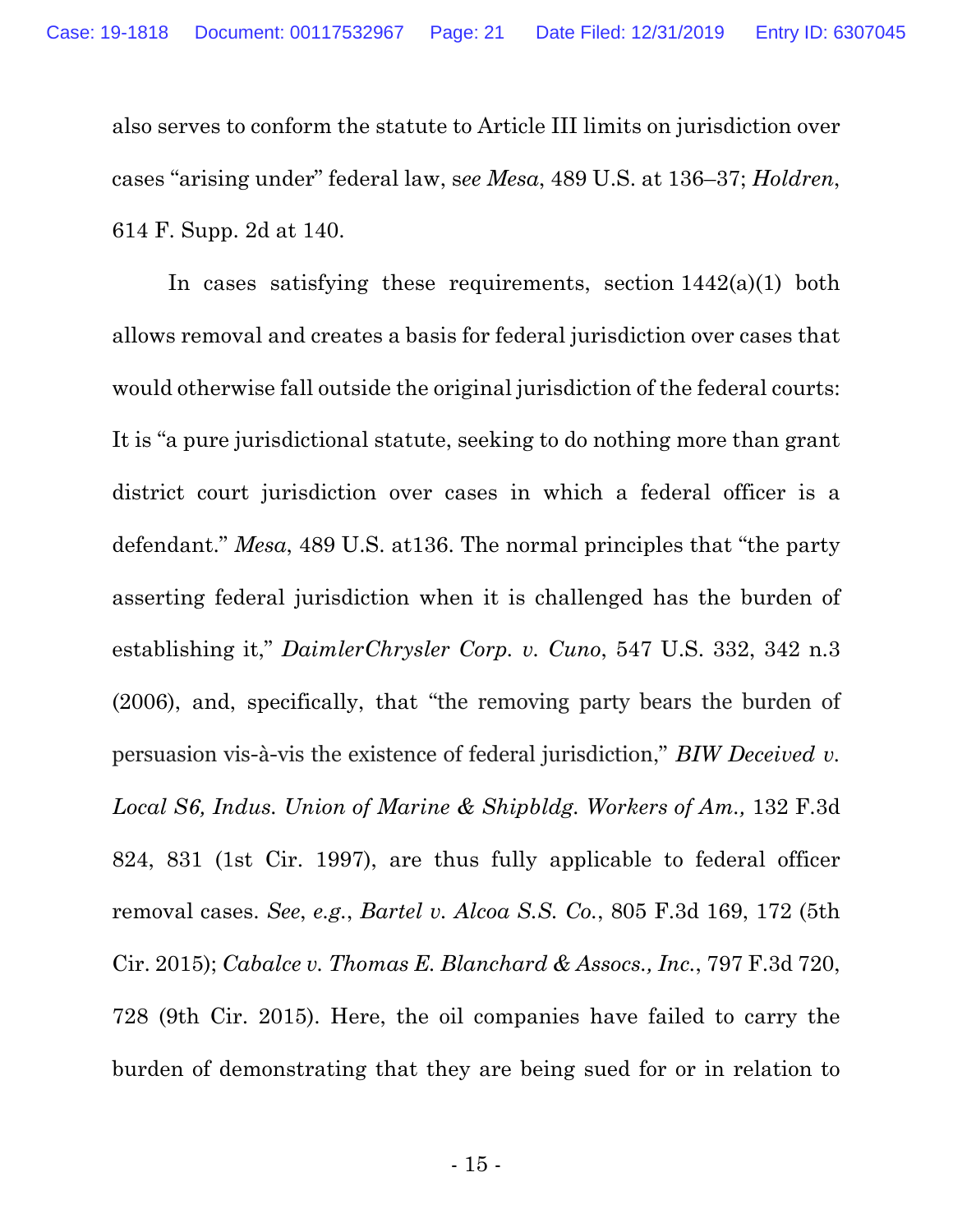anything they did while acting under federal officers in carrying out federal law, or that they have a colorable federal immunity defense based on their claimed duties under federal law.

## **A. The contractual relationships that the defendants cite do not bring them within the federal officer removal statute.**

The defendants' claims to have been acting under federal officers in performing acts under color of federal office rest entirely on three contractual relationships briefly discussed by the oil companies in a fourpage section of their brief. Appts. Br. 39–42.4 The commercial relationships they describe do not involve actions under federal officers, or under color of federal office, within the meaning of the statute.

In *Watson*, the Supreme Court reserved the question whether a contractual relationship between a private company and the federal government could ever serve as a basis for removal under section  $1442(a)(1)$ . The Court noted, however, that some lower courts had "held"

<sup>4</sup> The companies have, under this Court's precedents, waived reliance on any contractual relationships not asserted in their opening brief or on aspects of the contracts mentioned that are not explained in the opening brief. *See Sparkle Hill, Inc. v. Interstate Mat Corp.*, 788 F.3d 25, 29 (1st Cir. 2015) ("Our precedent is clear: we do not consider arguments for reversing a decision of a district court when the argument is not raised in a party's opening brief.").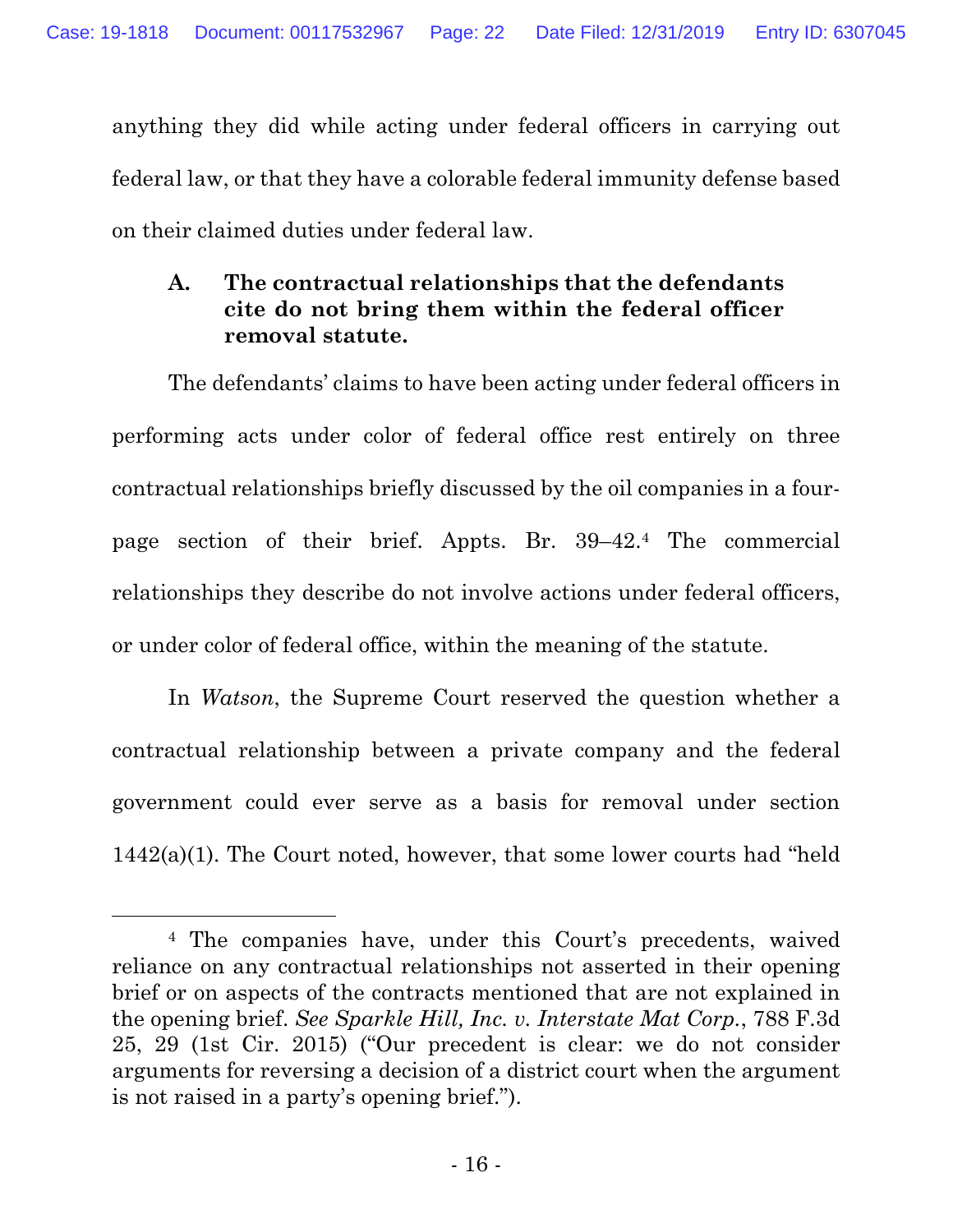that Government contractors fall within the terms of the federal officer removal statute, at least when the relationship between the contractor and the Government is an unusually close one involving detailed regulation, monitoring, or supervision." 551 U.S. at 153. The Court noted that such results were "at least arguably" justifiable where contractors were assisting in performing governmental functions, *id*. at 154, but declined to determine "whether and when particular circumstances may enable private contractors to invoke the statute," *id*.

Several courts have subsequently determined that a private contractor could remove under section 1442(a)(1) where the nature of the relationship established by the contract satisfied the criteria laid out in *Watson* to distinguish circumstances in which a private person acts under a federal officer in performing actions under color of federal office from those in which it does not. For example, the Fourth Circuit held in *Sawyer*, cited by the defendants, that a government contractor can be found to act under a federal officer "where the government exerts some 'subjection, guidance, or control,' … and where the private entity engages in 'an effort to assist, or to help carry out, the duties or tasks of the federal superior.'" *Sawyer*, 860 F.3d at 255 (quoting *Watson*, 551 U.S. at 151,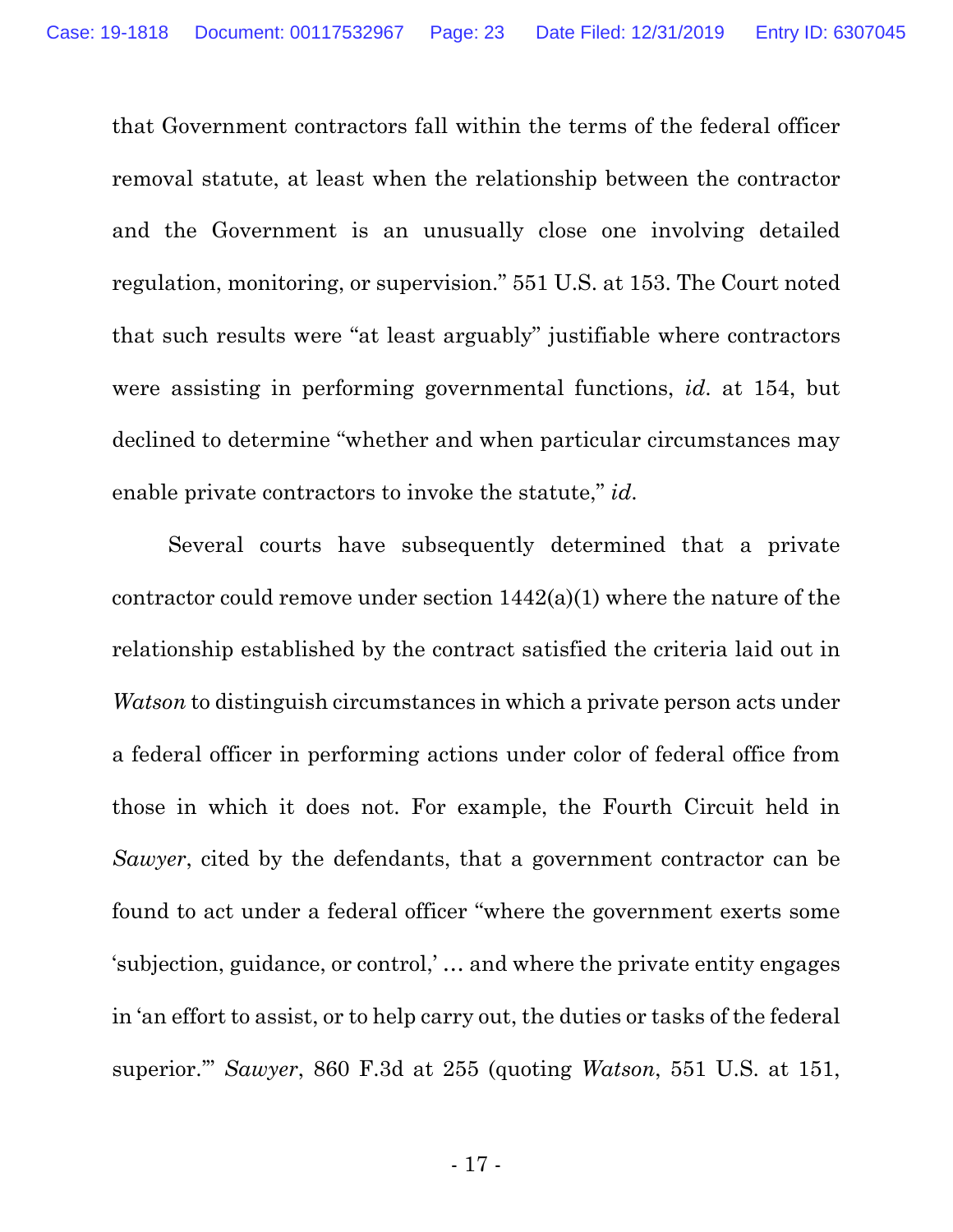152). Applying these principles, *Sawyer* held that a defense contractor acted under federal officers when it manufactured boilers for Navy ships to meet "highly detailed ship specifications and military specifications," *id*. at 253, and when the warnings that it provided concerning potential hazards associated with the boilers were likewise "dictated or approved" by the government, *id*. at 256. A district court in this Circuit likewise held that a defense contractor acted under federal officers when it produced equipment "pursuant to specific procurement requests from the Navy and under the close supervision of its employees." *Holdren*, 614 F. Supp. 2d at 149.

Similarly, the Ninth Circuit held that private contractors that assist or carry out duties of a federal superior, and are under the subjection, guidance or control of a federal officer in doing so, act under a federal officer for purposes of section 1442(a)(1). *Goncalves by & Through Goncalves v. Rady Children's Hosp. San Diego*, 865 F.3d 1237, 1245 (9th Cir. 2017). Thus, in *Goncalves*, nongovernmental entities that administered federal health insurance plans and had been "delegated" authority by the government "to act 'on the Government agency's behalf'" in pursuing subrogation claims were entitled to remove under section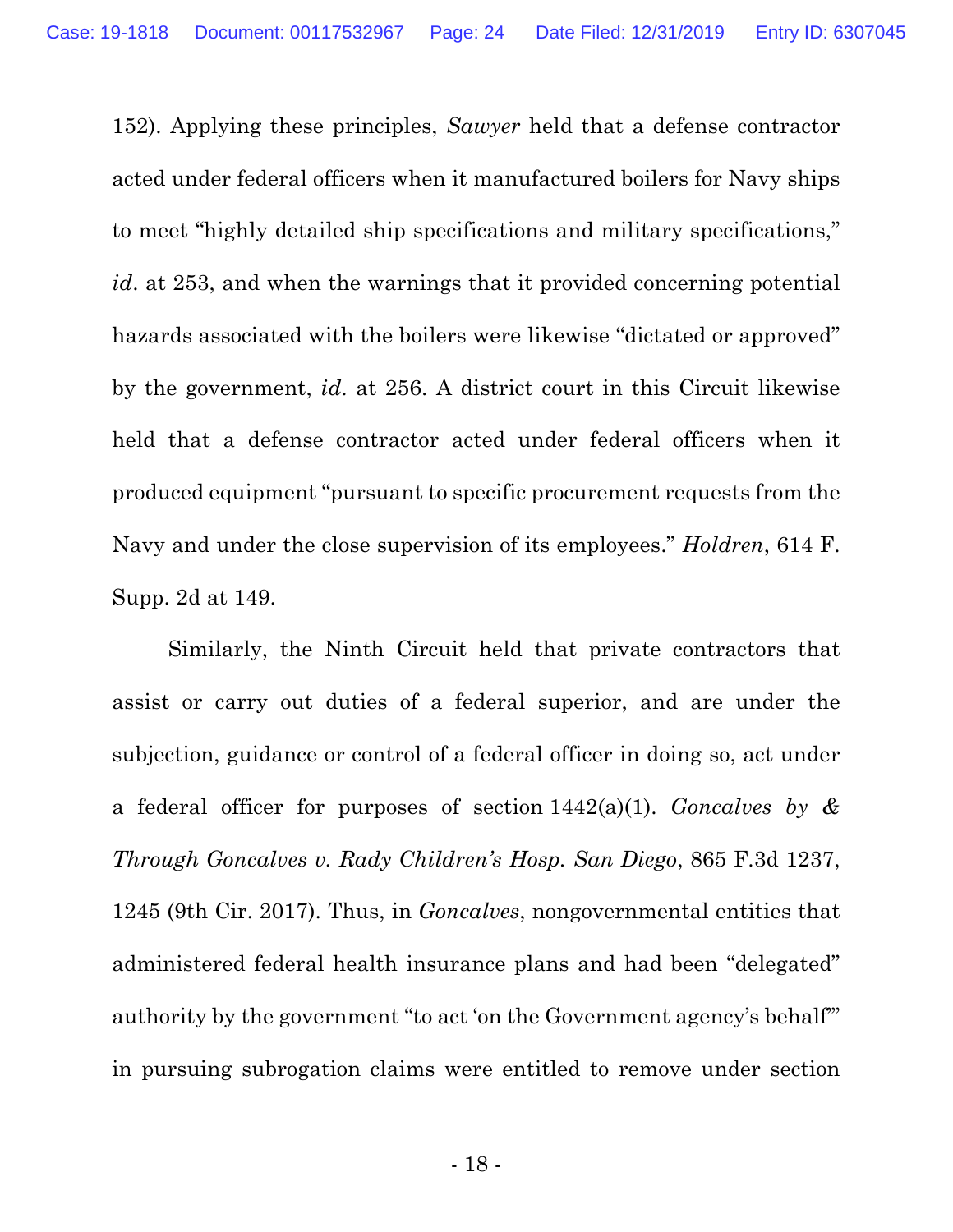1442(a)(1) when they were sued for such actions. *Id*. at 1247 (quoting *Watson*, 551 U.S. at 156).

By contrast, in the absence of circumstances indicating that a contractor is engaged to exercise delegated authority to assist federal officers in performing official functions and is subject to their supervision or control, a federal contractor does not act under a federal officer, or under color of federal office. In *Cabalce*, for instance, the Ninth Circuit held that a company that contracted with the federal government to dispose of fireworks was not entitled to remove an action against it under section  $1442(a)(1)$ , where it failed to show that it was sufficiently under "subjection, guidance, or control" of a federal officer in implementing the contract, 797 F.3d at 728, and where the contract made clear that the contractor was an independent actor rather than acting as an agent of the government, *see id*. at 728–29. As a result, the company's actions "were not acts of a government agency or official." *Id*. at 729.

Similarly, a well-reasoned district court opinion in another case concluded that a government contractor was not "acting under" federal officers in its dealings with subcontractors where federal officials exerted no control over its management of the subcontractors. *L-3 Commc'ns*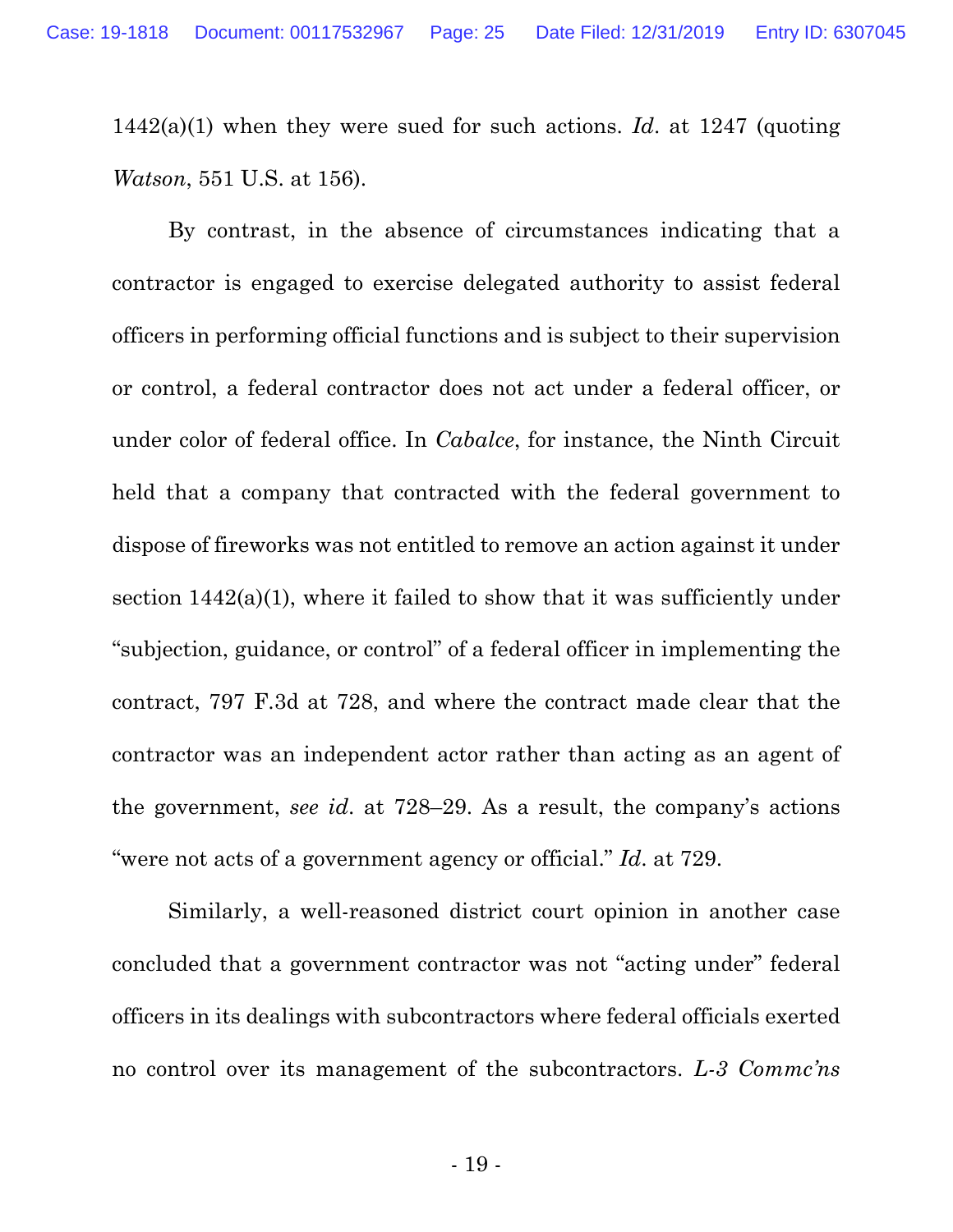*Corp. v. Serco Inc.*, 39 F. Supp. 3d 740, 750 (E.D. Va. 2014). As the court explained, a contractor does not act under a federal officer merely because it is engaging in commercial activity under the "general auspices" of a federal contract in the absence of control over the contractor's activity by a federal officer. *Id*. Not every federal contract, or every action taken by a company that has such a contract, transforms the contractor into a person "acting under" a federal officer.

The contracts on which the oil companies rely here do not establish the kind of relationship that supports characterizing the companies' selfinterested business activities as acts on behalf of the government at the direction of federal officers. Any obligations imposed on the companies by the contracts were limitations on their essentially private conduct, more akin to the regulatory limitations that *Watson* held insufficient to justify invocation of section 1442(a)(1) than to the delegation of authority to act "on the Government agency's behalf" that was lacking in *Watson*. 551 U.S. at 156. None of the three sets of contracts on which the companies rely supports the counterintuitive conclusion that the companies, in producing and selling fossil fuel products—and promoting them to the public while allegedly concealing knowledge of their damaging effects on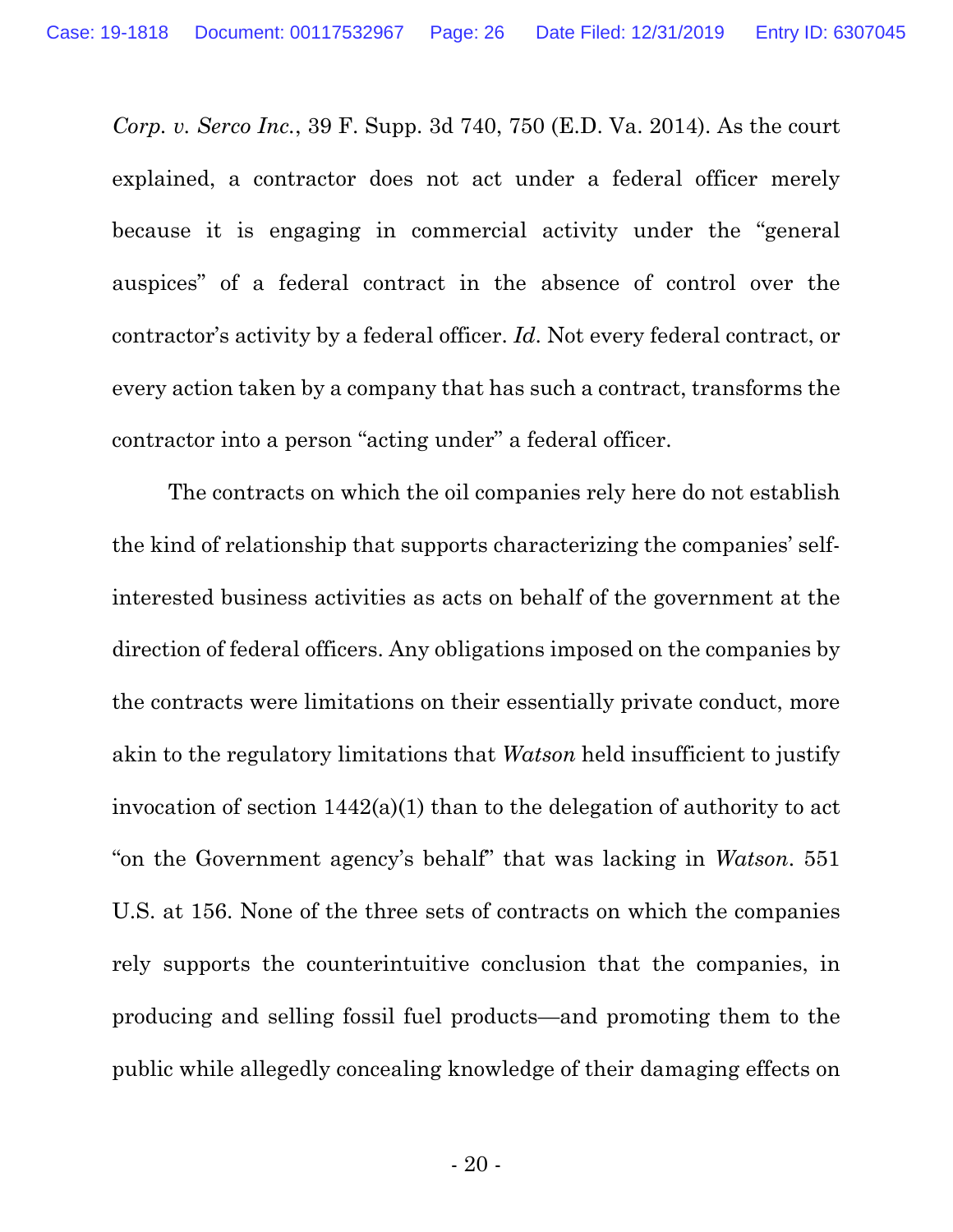the global climate—were helping to perform governmental tasks under color of federal authority.

Specifically:

- The Elk Hills Naval Petroleum Reserve contract between Standard Oil Company of California and the United States Navy allocated rights in oil fields within the reserve between Standard Oil and the government, and required Standard Oil to *curtail* its own production to protect the interests of the government. *See United States v. Standard Oil Co. of Calif.*, 545 F.2d 624, 628 (9th Cir. 1976). The agreement recognized the distinct interests of the government and the company and created mechanisms to balance the two. When Standard Oil chose to produce oil from the reserve for itself, it was not exercising delegated authority to act on "behalf" of the government, *see Watson*, 551 U.S. at 156; it was acting in its own interests.
- The companies' oil and gas leases on the Outer Continental Shelf allow private actors to purchase leaseholds on federal property and extract resources from those leases for their own commercial uses, with payment of royalties to the government. The government's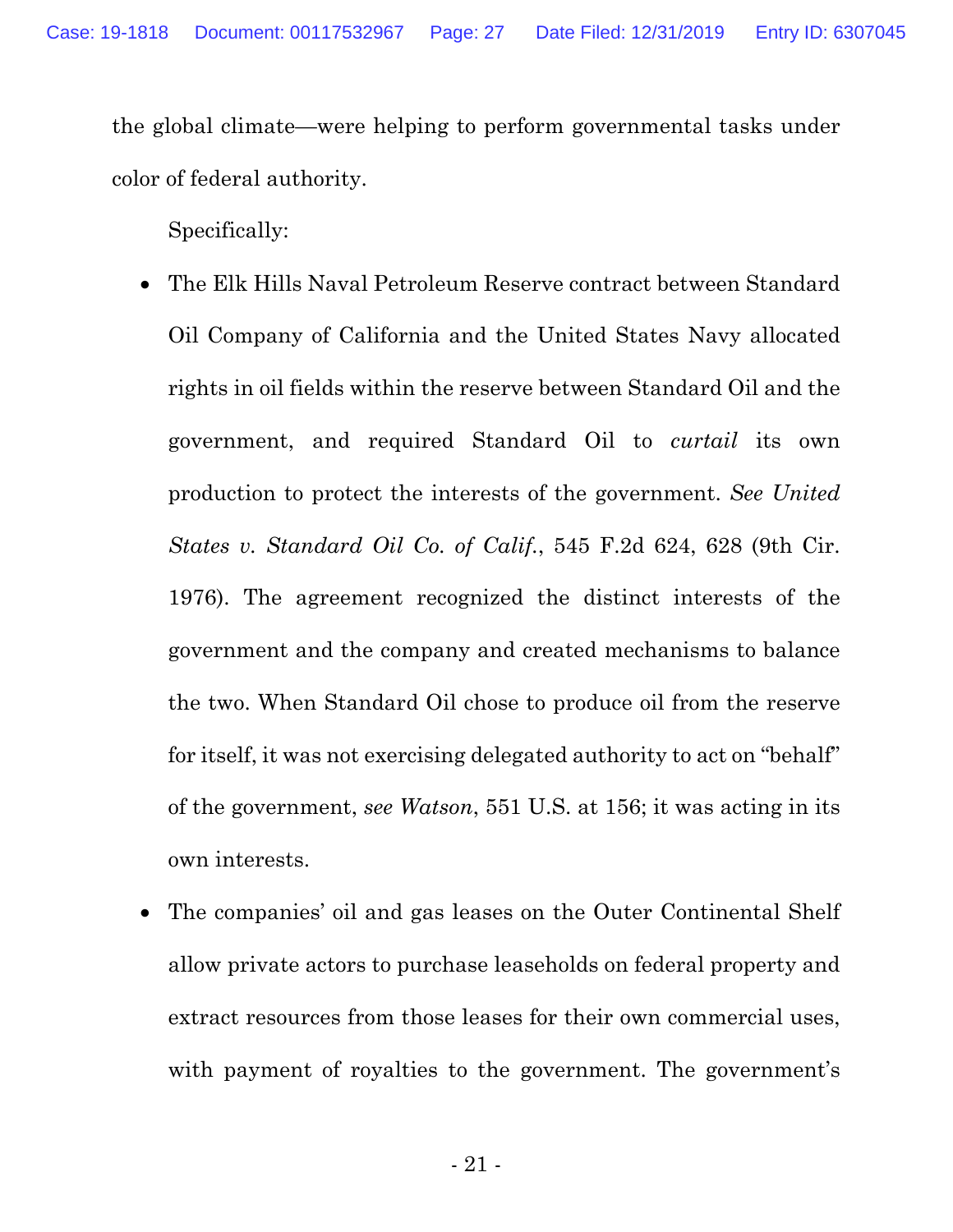willingness to make public property available, for a price, to private interests who wish to use it for their own profitable purposes does not delegate to private persons authority to act on behalf of the government or otherwise transform them into public actors assisting government officers in "fulfill[ing] … basic governmental tasks." *Watson*, 551 U.S. at 153. That the companies, by entering into the leases, have chosen to subject themselves to detailed regulation of their activities on the leaseholds likewise cannot, under *Watson*'s reasoning, transform them into persons acting under federal officers. *See* 551 U.S. at 153. If the companies' contrary view were correct, any number of companies and individuals who have paid for the right to extract resources from federal lands subject to the terms established by the laws, regulations, and contracts governing their activities—timber companies, miners and prospectors, grazers—would likewise qualify for removal under section 1442(a)(1).

 Citgo's contracts to sell standardized commercial commodities gasoline and diesel—to NEXCOM, which operates retail stores on Navy bases, do not qualify it as a person acting under a federal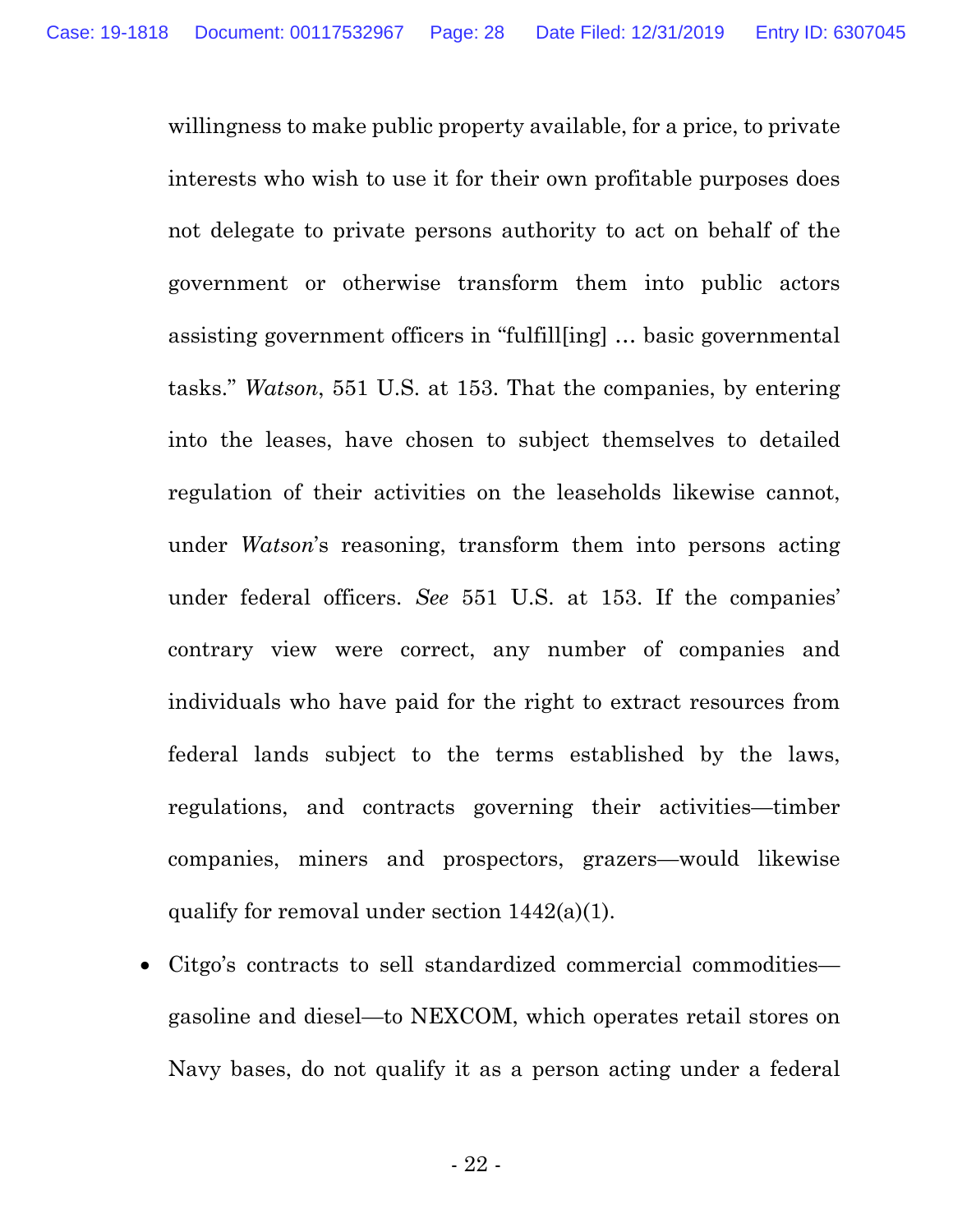officer in performing acts under color of office. Merely selling products to the government, and complying with the contract terms incidental to that sale, does not constitute assisting federal officers "in affirmatively executing duties under … federal law." *Watson*, 551 U.S. at 151 (citation omitted). Such standard, arms-length commercial transactions do not make one of the parties the agent of the other or establish the degree of "subjection, guidance, or control" required by section 1442(a)(1). *Sawyer*, 860 F.3d at 255; *see*, *e.g.*, *Cabalce*, 797 F.3d at 728–29. Government purchases of "offthe-shelf" products from a defendant thus do not show that the defendant's conduct "come[s] within the meaning of 'act[ed] under.'" *Washington v. Monsanto Co.*, 738 F. Appx. 554, 555 (9th Cir. 2018).

The companies' blanket assertion that "[t]he Supreme Court has indicated that a private contractor 'acts under' the direction of a federal officer when it 'help[s] the Government to produce an item that it needs' under federal 'subjection, guidance, or control,'" Appts. Br. 39 (quoting *Watson*, 551 U.S. at 151, 153), fails to justify their reliance on the contracts they invoke here. *Watson* by no means "indicates" that a private actor is permitted to qualify whenever it produces something the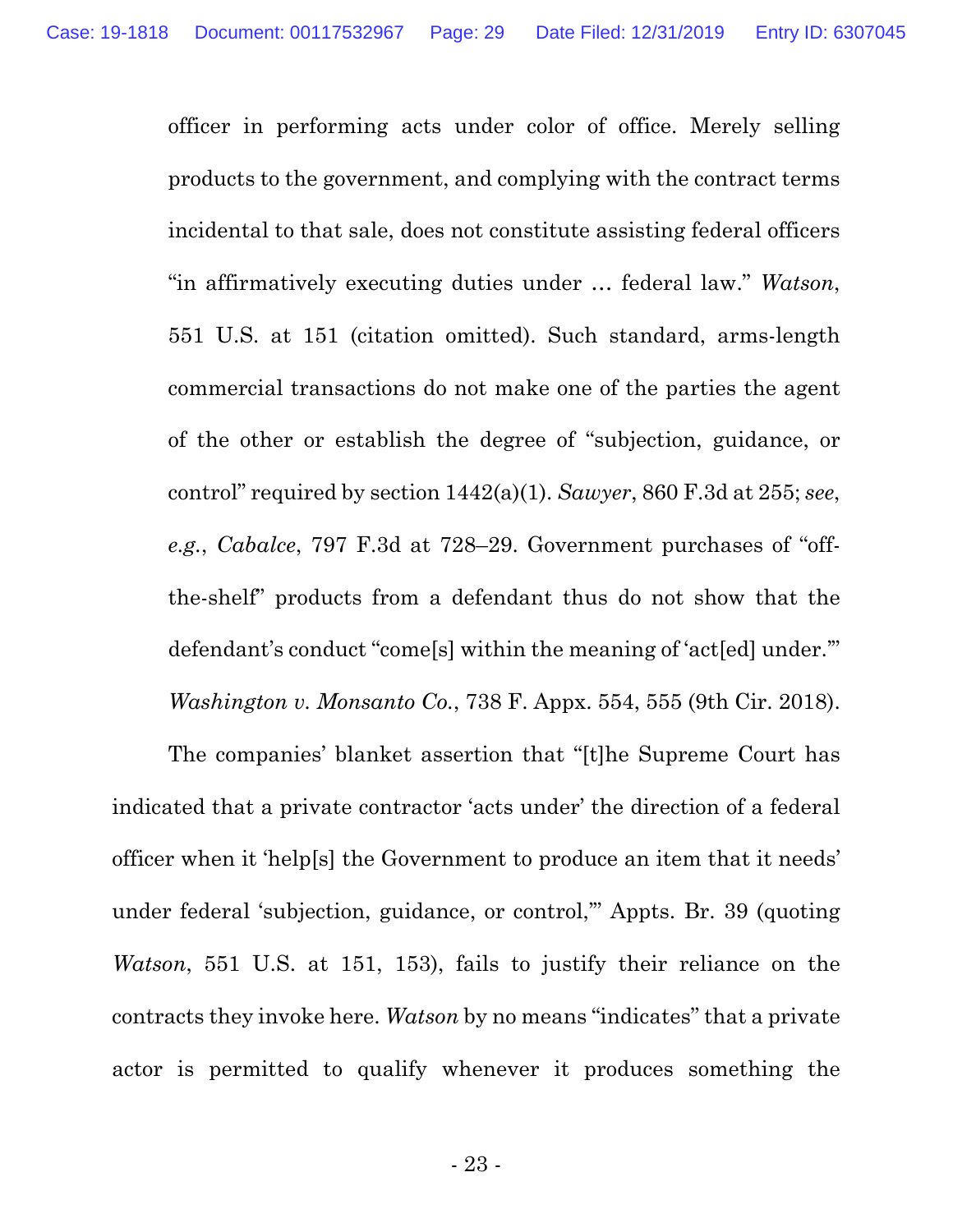government needs. *Watson* in fact left the question of application of section 1442(a)(1) to contractors open, and it noted only that lower courts had held that contractors that "help[] officers fulfill other basic governmental tasks" (such as the conduct of a war) can qualify under the statute if their relationship involves "detailed regulation, monitoring, or supervision." 551 U.S. at 153. The contractual arrangements that the companies invoke here are not the kinds of contracts that *Watson* suggested might suffice. Nor are they similar to defense contracts involving detailed specifications and oversight for the production of war matériel, which other courts have found sufficient to satisfy the "acting under" element. Rather, in selling gasoline to Navy service stations, producing oil from offshore leases, and exercising rights to extract oil from the Elk Hills reserve—as in their other petroleum production and marketing activities—the oil companies remained essentially private enterprises and acted in that capacity, not under color of federal office. *Cf*. *MAIN*, 876 F.2d at 1055 (removal improper where defendant, though subject to federal regulation, acted under color of state rather than federal office).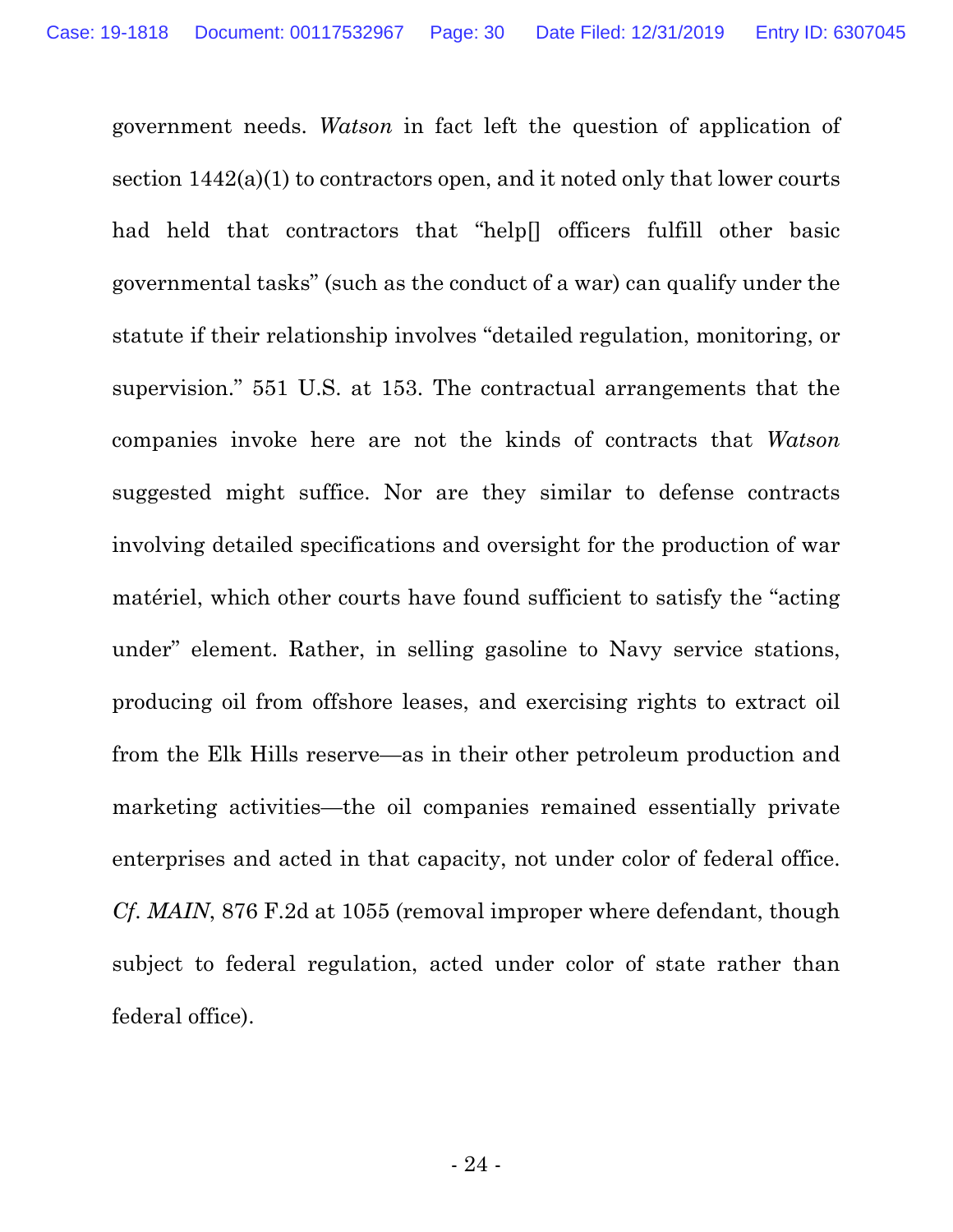## **B. The defendants have not shown the requisite connection between this action and the acts they claim were taken under the direction of federal officers.**

Removal under section 1442(a)(1) requires that a defendant show both that it did something that constituted an act under a federal officer and under color of that officer's office, and that the action or prosecution removed was brought against it "for or relating to" that act. Courts have variously characterized this aspect of the statute as requiring that claims be "causally related" to the acts performed under the direction of a federal officer, *Goncalves*, 865 F.3d at 1244, or as requiring a "connection or association" but not a "*strict causal connection*" between the claims in the case and the acts performed under a federal officer, *Sawyer*, 860 F.3d at 258. Under either formulation, the statute requires a "relationship sufficient to connect the plaintiffs' claims" with the acts taken under federal direction or supervision. *Id*.

In *Sawyer*, for example, the Fourth Circuit found that the plaintiffs' claims that a contractor failed to provide adequate warnings about the dangers of asbestos were related to the Navy's exercise of "discretion," *id*., in dictating and approving warnings given by the contractor acting under its detailed supervision, *see id*.; *see also id*. at 256–57 (describing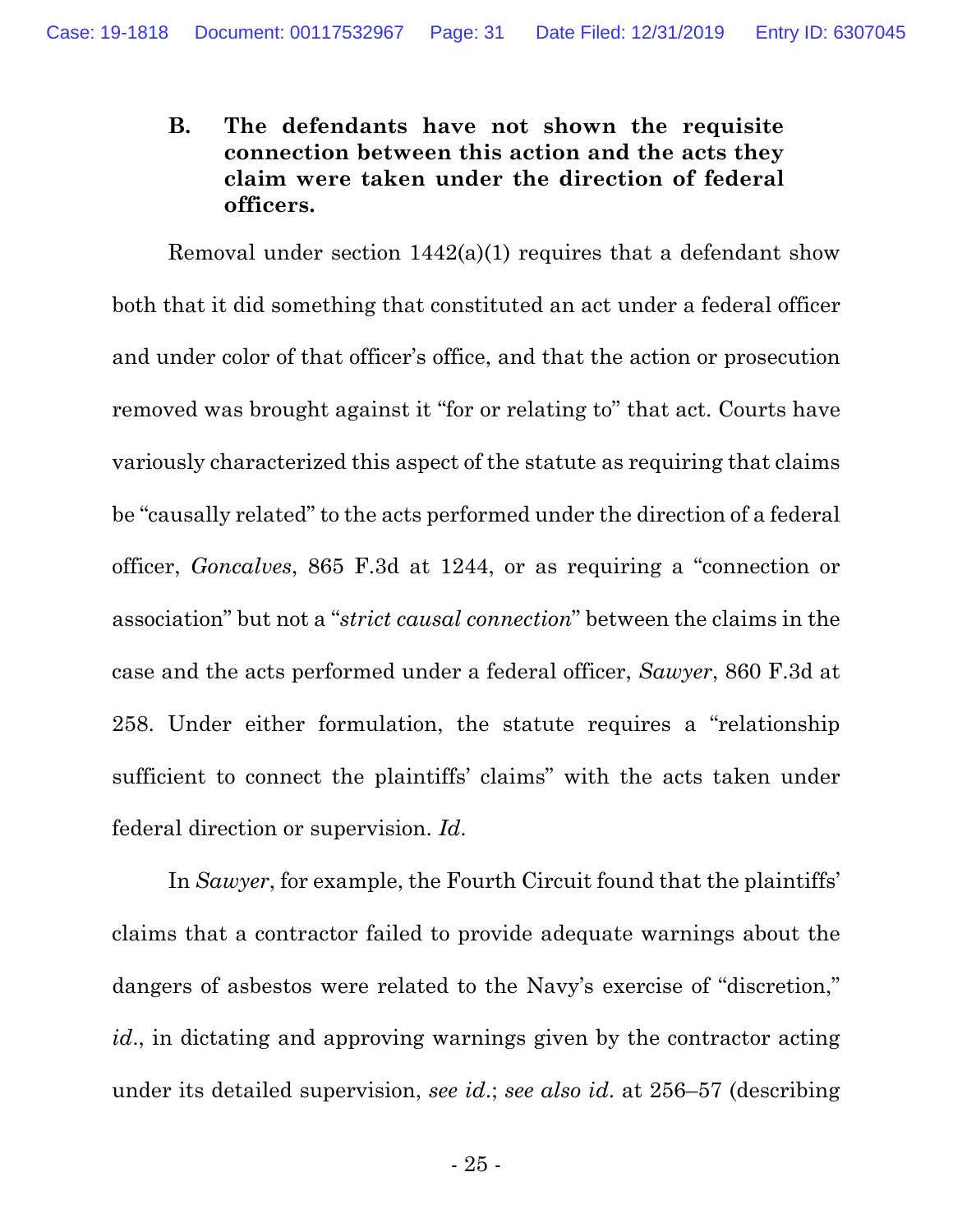nature of the Navy's role with respect to warnings about the products at issue). By contrast, in *Cabalce*, the Ninth Circuit found the required connection lacking because the acts for which the defendant was sued were unrelated to any direction it had received from federal officers. *See* 797 F.3d at 728–29 (holding nexus between claims and official actions insufficient where plaintiffs challenged government contractor's negligence in destroying illegal fireworks seized by the government, and the contract did not include specifications controlling the manner in which it destroyed the fireworks).<sup>5</sup>

Here, as the plaintiffs demonstrate in their brief, the companies have not made that showing. Rather, the claims against the oil companies rest on their concealment of their knowledge of the climate hazards posed by their activities, and their mass, worldwide production and marketing of defective products; they do not relate to anything that the companies were "asked to do by the government," *Goncalves*, 865 F.3d at 1245, or on anything that the government "dictated," *Sawyer*, 860 F.3d

<sup>5</sup> *See also Washington v. Monsanto Co.*, 274 F. Supp. 3d 1125, 1131 (W.D. Wash. 2017) (finding no "nexus" between federal contracts to purchase PCBs and claims that a manufacturer concealed the hazards of PCBs where federal officials did not "direct [the manufacturer] to conceal the toxicity of PCBs"), *aff'd*, 738 F. Appx. 554 (9th Cir. 2018).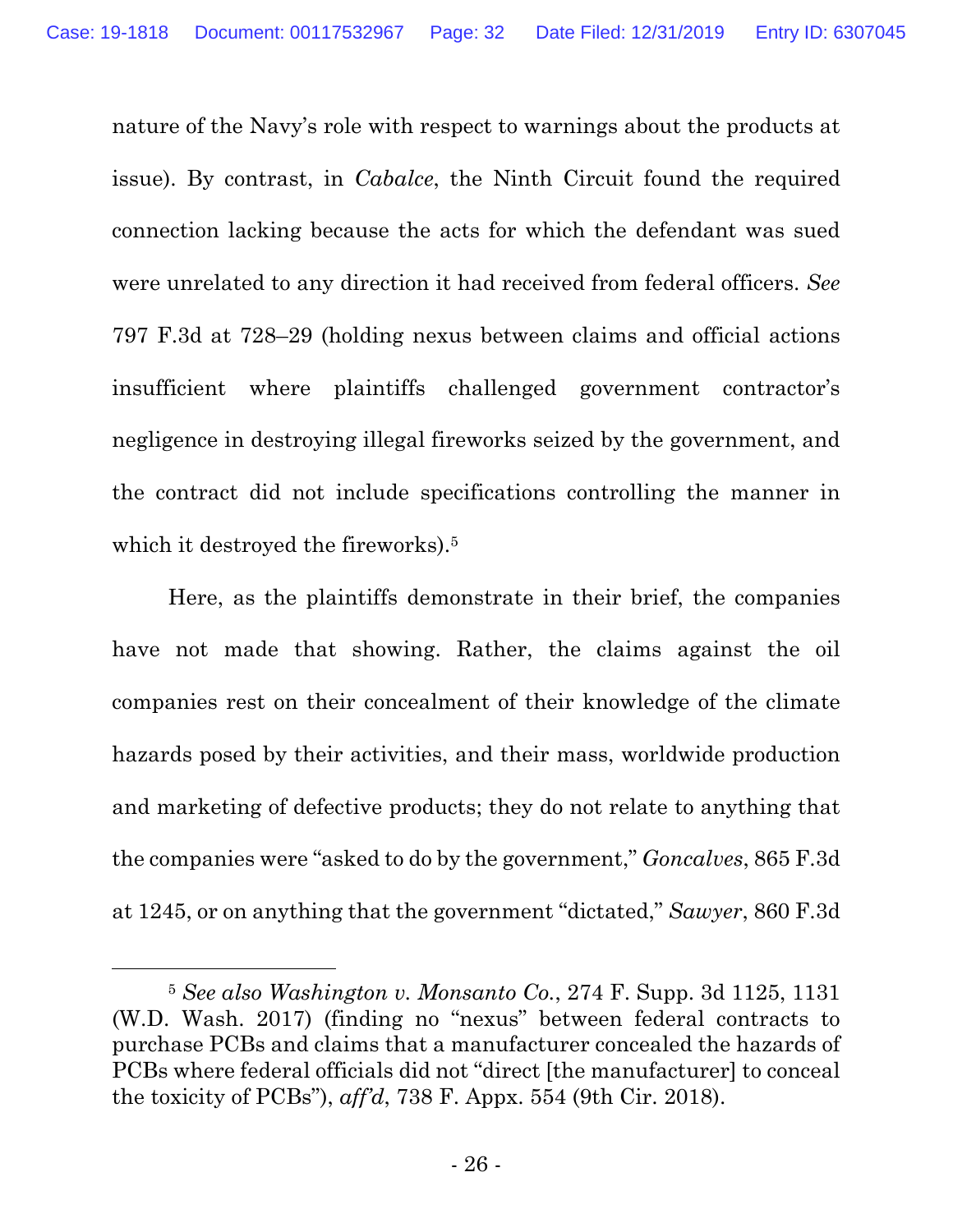at 258. Nothing in the contractual relationships cited by the companies demonstrates that they involved any exercises of federal-government "discretion," *id*., related to the oil companies' alleged concealment of their knowledge of the climate risks posed by their products, their promotion of fossil fuels notwithstanding that knowledge, or, more generally, their mass production and marketing of products that were allegedly defective in that they were not as safe as the companies had led ordinary consumers to understand. The district court correctly held that any connection between the federal contracts and the claims in this case was too attenuated to supply the necessary connection between the plaintiffs' claims and any official action carried out under direction of federal officers.

**C. The oil companies have not attempted to show that they would have a colorable federal immunity defense satisfying the requirements of the federal officer removal statute.** 

With respect to the requirement that parties invoking federal officer removal claim "a colorable defense arising out of their duty to enforce federal law," *Am. Policyholders*, 989 F.2d at 1259 (quoting *Willingham*, 395 U.S. at 406–07), the oil companies assert that "[t]he district court did not disagree (nor could it) that Defendants have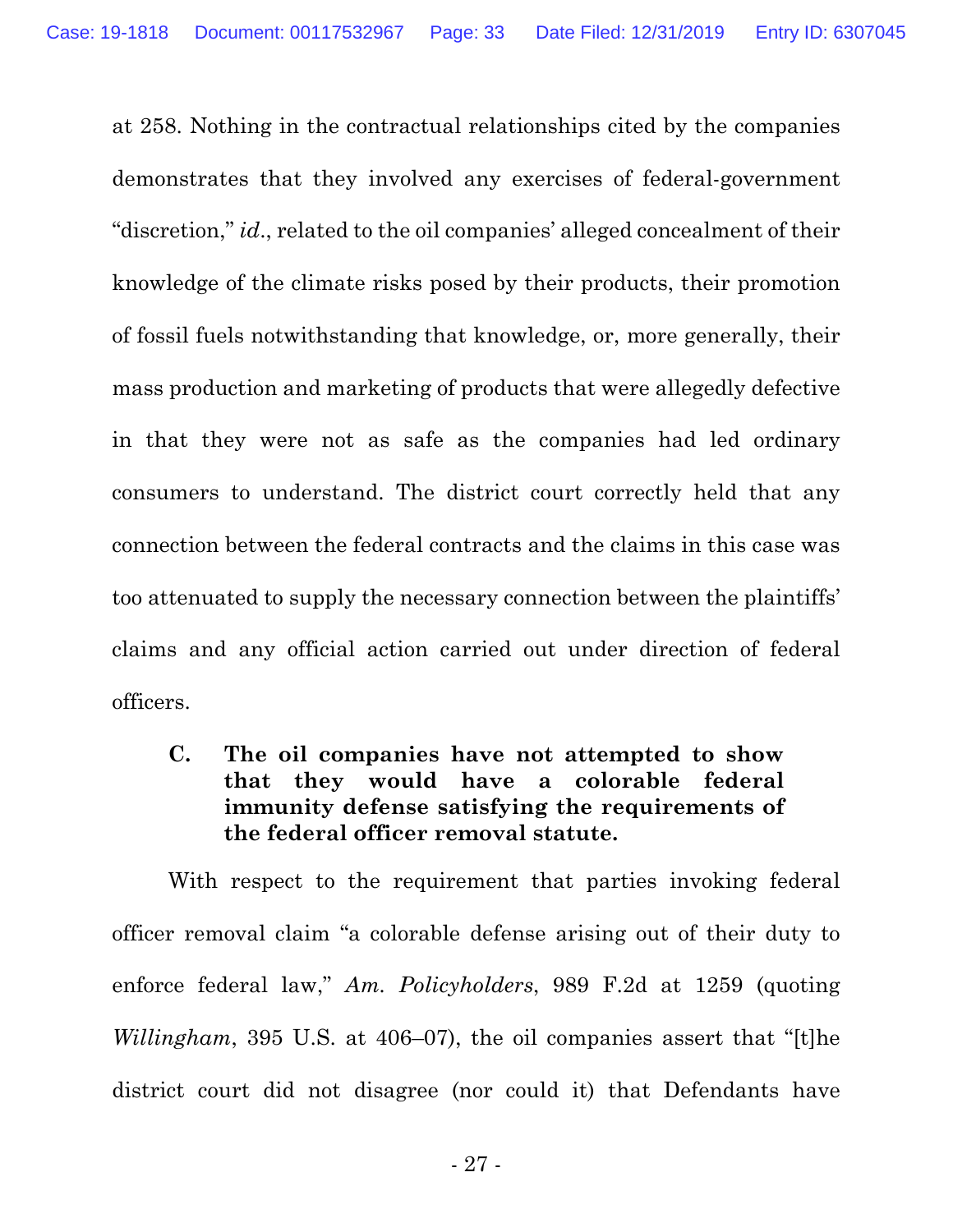colorable federal defenses." Appts. Br. 39. The district court's failure to reach the issue, however, does not relieve the oil companies of the burden of demonstrating the existence of jurisdiction, and their brief is deficient on what they concede is a key element of jurisdiction under section 1442(a)(1). They briefly list certain defenses they claim are colorable, "including federal preemption, and arguments that the claims are barred by the First Amendment, Commerce Clause, and Due Process Clause." *Id*. But they offer no explanation of how these defenses justify removal under section 1442(a)(1).

This omission is important because not every defense under federal law that a defendant might offer against a claim necessarily satisfies section 1442(a)(1)'s requirements. As the Supreme Court has repeatedly emphasized, the type of federal defense contemplated under section  $1442(a)(1)$  is one that "arise[s] out of [the defendant's] duty to enforce federal law." *Willingham*, 395 U.S. at 406–07; *accord*, *Mesa*, 489 U.S. at 966–67; *see Am. Policyholders*, 989 F.2d at 1265. In the words of both *Mesa* and this Court in *American Policyholders*, section 1442(a)(1)'s requirements are satisfied by the assertion of a federal defense of official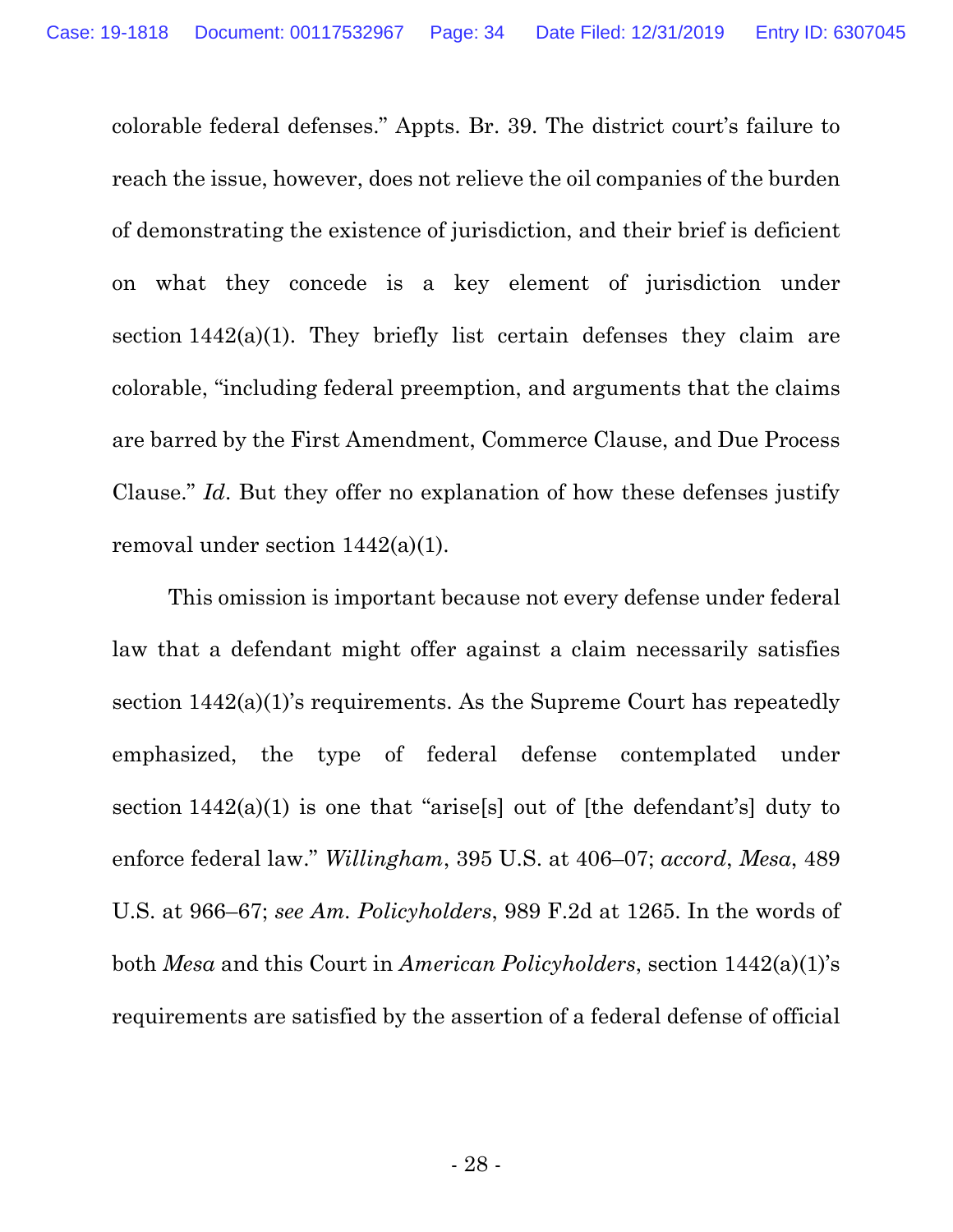*immunity*. *See Mesa*, 489 U.S. at 967; *Am. Policyholders*, 989 F.2d at 1265.

The defenses the defendants discuss do not meet this criterion. The defendants' brief makes clear that their principal claimed federal defense is implied preemption. But the oil companies' broad assertions of preemption do not set forth an immunity defense based on duties to carry out federal law associated with their claims to have acted under federal officers in performing under the contracts described in their brief: The merit (or lack of merit) of their preemption claims is not affected by the companies' claimed status as persons acting under federal officers in some contracts. That the defendants are likely to assert defenses of preemption, therefore, should not by itself support removal under section  $1442(a)(1)$ .<sup>6</sup> The defendants' conclusory references to First Amendment, Commerce Clause, and Due Process defenses likewise do not assert defenses of immunity related to their claims of having acted

<sup>6</sup> Some courts have accepted preemption defenses as satisfying the requirements of federal officer removal. *See*, *e.g.*, *Goncalves*, 865 F.3d at 1249. That position is at odds with the description of the types of federal defenses that satisfy section 1442(a)(1) in *Mesa*, *Willingham*, and *American Policyholders*.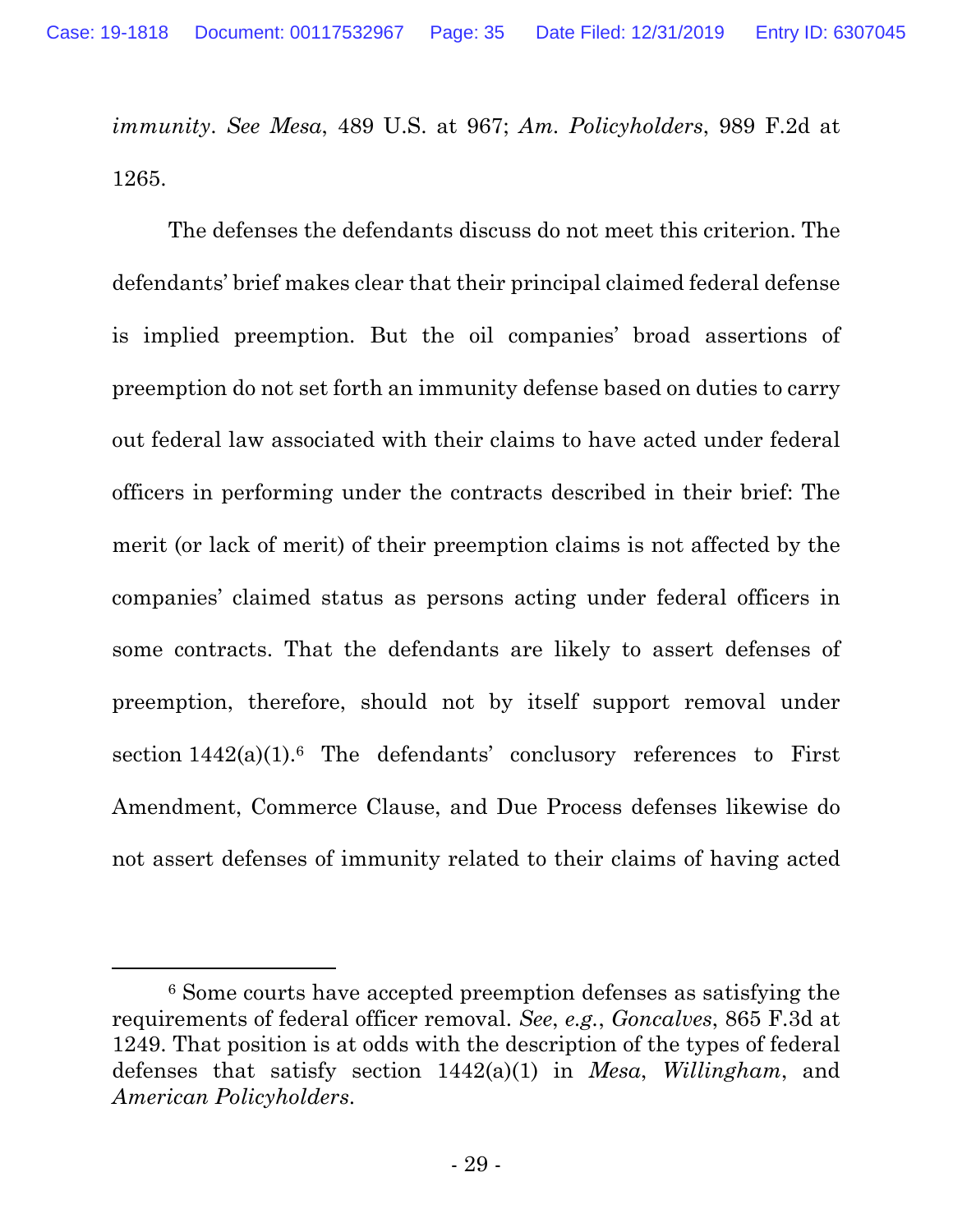under color of federal office, let alone establish that the defenses are colorable.

Some courts have held that one specialized type of preemption defense, the government-contractor immunity defense recognized in *Boyle v. United Technologies Corp.*, 487 U.S. 500 (1988), can satisfy the federal officer removal statute's requirement of a colorable federal defense in circumstances where a federal contractor acts under a federal officer and the claims against it are for or relating to its official actions in that capacity. *See Sawyer*, 860 F.3d at 255; *Holdren*, 614 F. Supp. 2d at 142–49. That holding reflects the view that the *Boyle* defense, where applicable, is a form of immunity against claims based on the contractor's performance of its duties under federal law, and thus meets the requirements of section 1442(a)(1) as described by *Mesa*, *Willingham*, and *American Policyholders*. But a colorable claim of immunity under *Boyle* requires a contention that in performing the actions that are the basis of the plaintiff's claims, the defendant was in fact complying with specific contractual specifications or requirements, such as providing warnings "dictated or approved" by the government under the contract. *See Sawyer*, 860 F.3d at 256; *Holdren*, 614 F. Supp. 2d at 142–49. Absent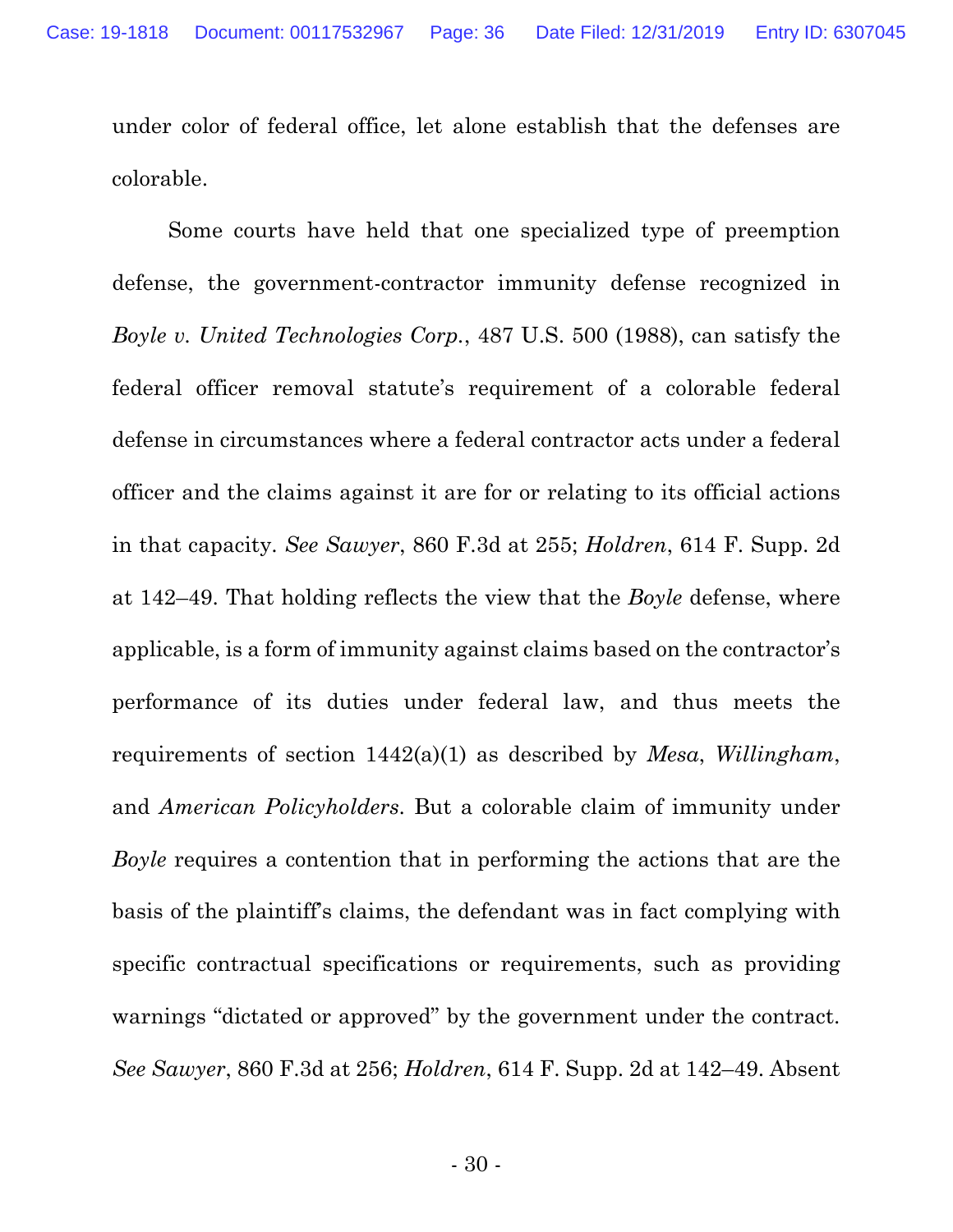such a showing, a court "cannot conclude that defendants have met even the … threshold" of showing a colorable defense. *Id.*

The oil companies nowhere claim that they intend to assert a federal contractor defense under *Boyle*, much less attempt to explain how *Boyle* would give them a colorable defense of immunity to even a single one of the claims asserted in the complaint. Neither in concealing the climate risks they allegedly knew their products posed nor in marketing defective products to the general public have the defendants demonstrated that they were carrying out federal contract terms that would provide a colorable immunity defense under *Boyle*. In defaulting on the requirement of showing a colorable federal defense, as in failing to demonstrate that they took actions under the direction of a federal officer to which the claims relate, the oil companies have fallen far short of establishing an entitlement to invoke the federal officer removal statute.

#### **CONCLUSION**

For the foregoing reasons, as well as those set forth in the briefs of the plaintiff-appellee, this Court should affirm the order of the district court.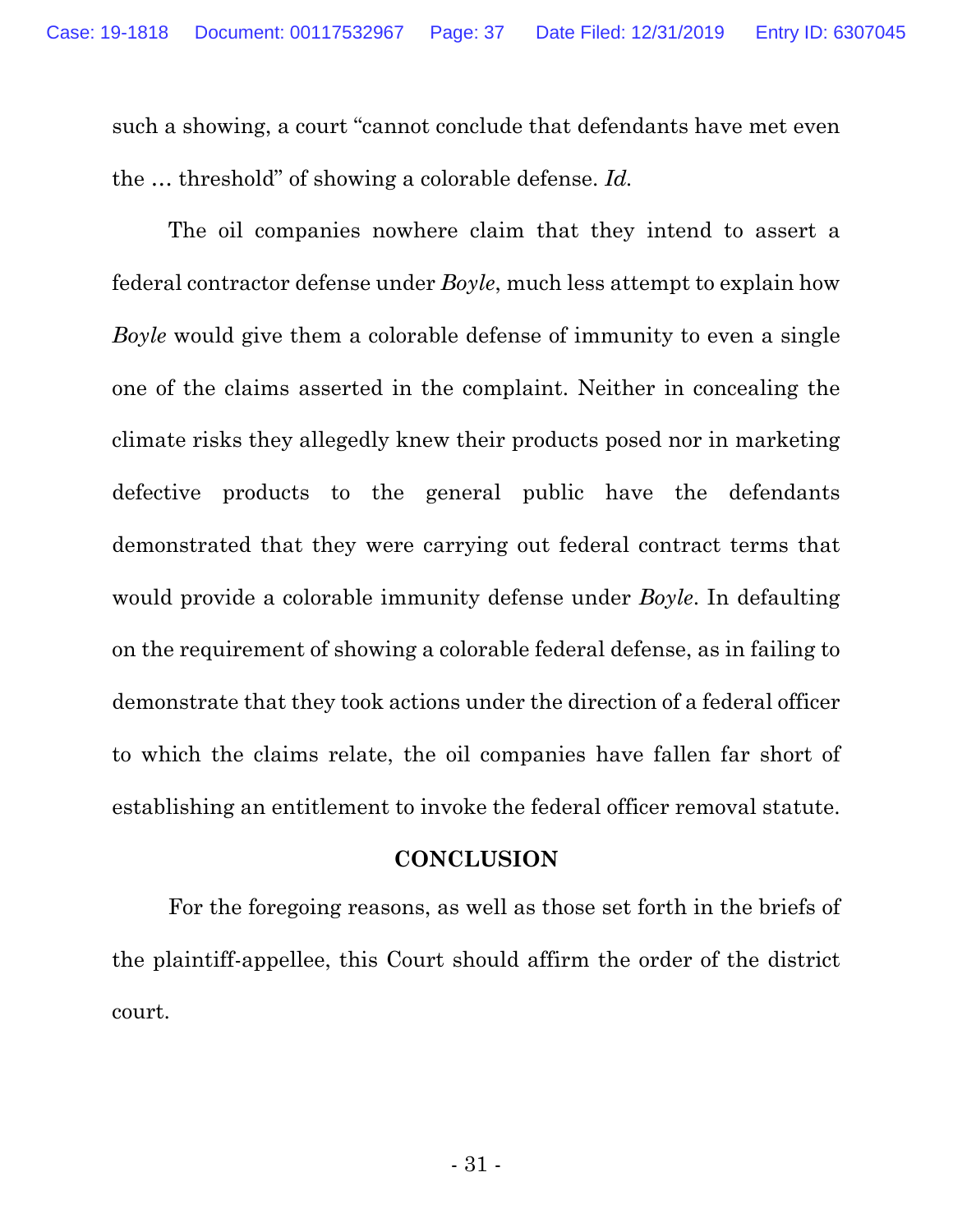Respectfully submitted,

/s/ Scott L. Nelson

Scott L. Nelson Allison M. Zieve Public Citizen Litigation Group 1600 20th Street NW Washington, DC 20009 (202) 588-1000 snelson@citizen.org

Attorneys for Amicus Curiae Public Citizen, Inc.

December 31, 2019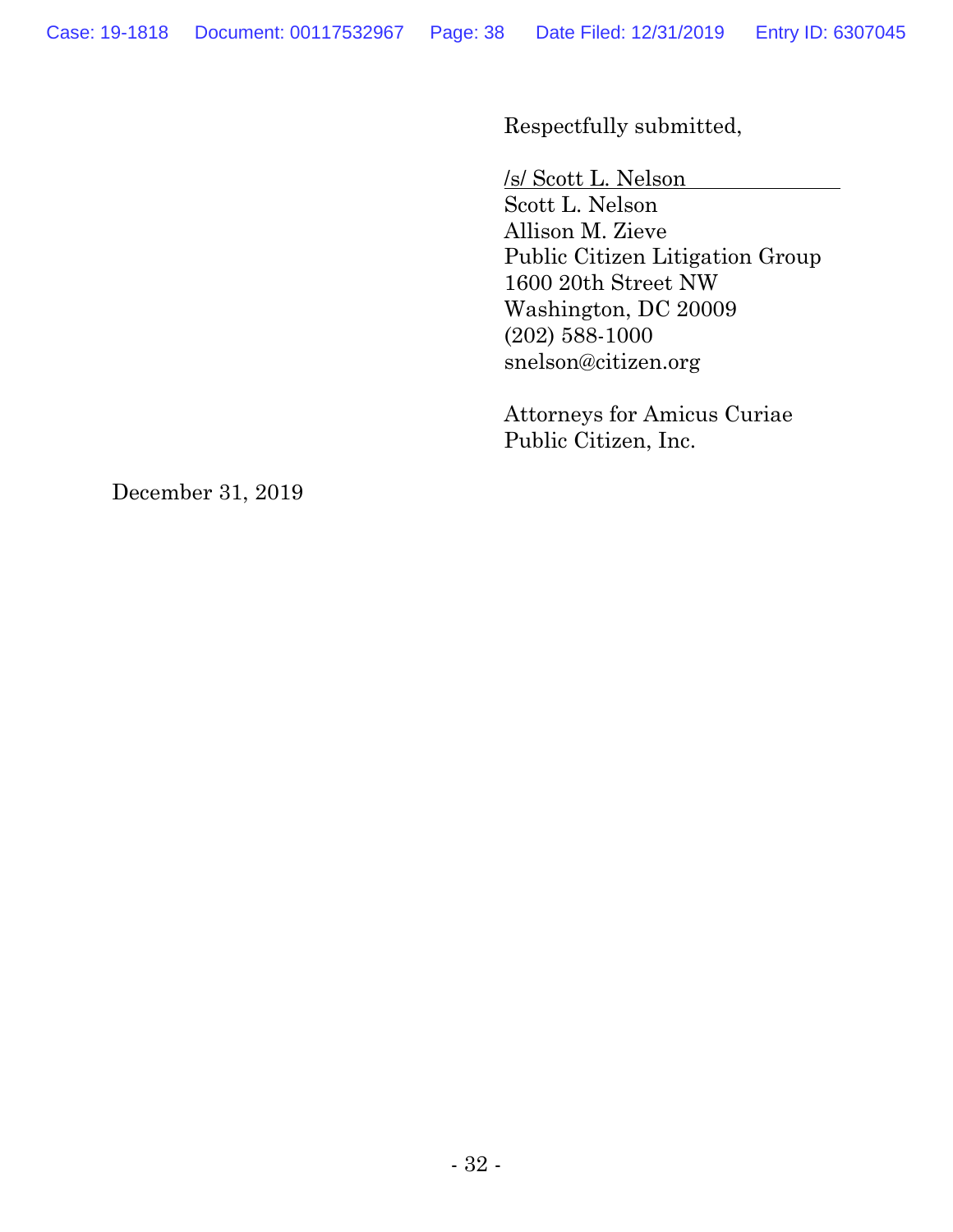### **CERTIFICATE OF COMPLIANCE**

I certify that this brief complies with the type-face and volume limitations set forth in Federal Rules of Appellate Procedure 32(a)(7)(B) and 29 as follows: The type face is fourteen-point Century Schoolbook font, and the word count, as determined by the word-count function of Microsoft Word 2016, is 6,393, excluding parts of the brief exempted by Federal Rule of Appellate Procedure 32(f) and the rules of this Court.

> /s/ Scott L. Nelson Scott L. Nelson